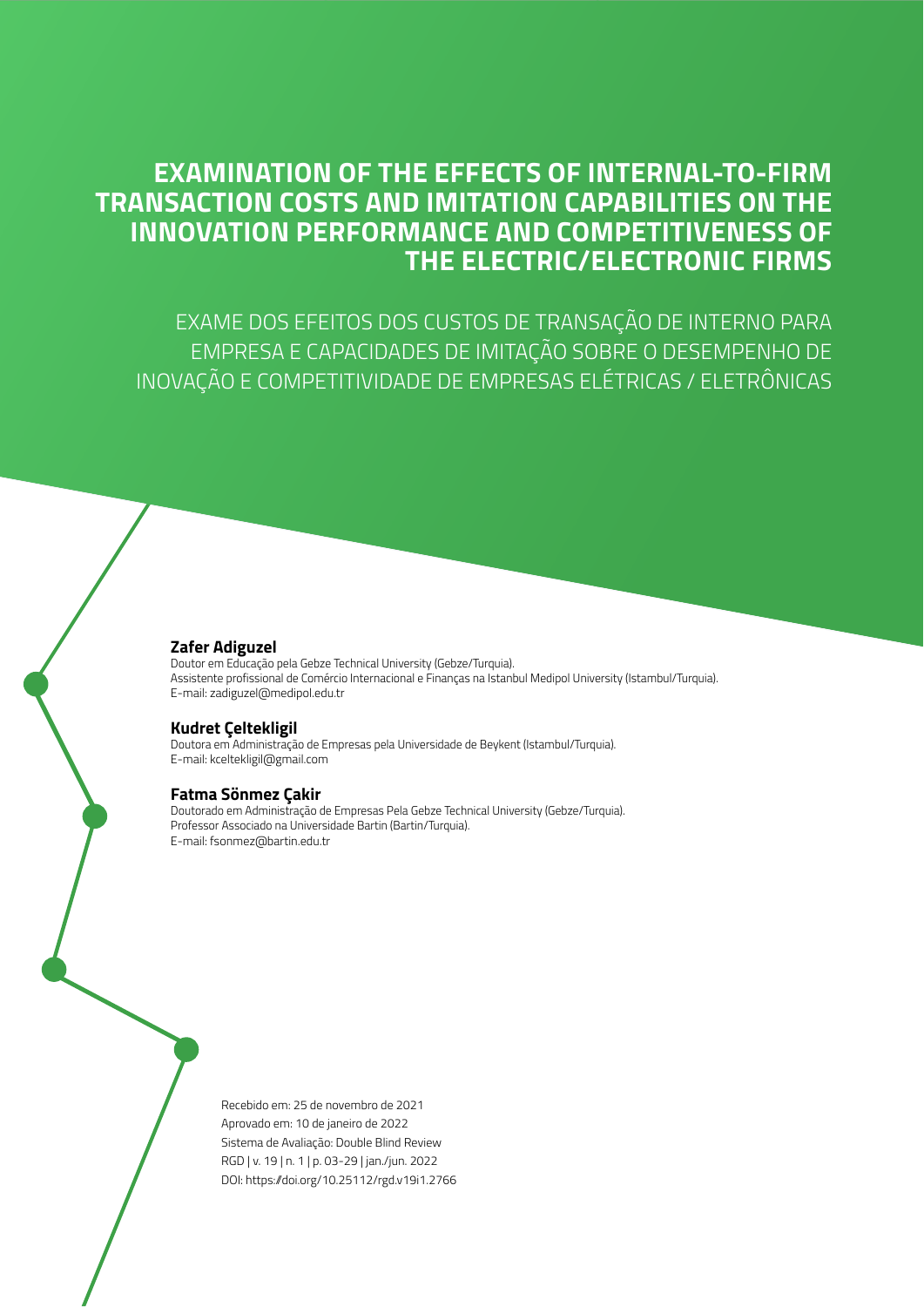#### **ABSTRACT**

The aim of the research is to examine both the innovation performance of the electric/electronic firms within the technopark sector, and in addition, the internal-to-firm transaction costs and imitation capability that affect relationships and competition between the variables. In general, products that firms offer to the market are affected by each other, and in this case, the imitation capabilities of firms come to the fore. However, in order to be successful in an innovative and competitive environment, it is necessary to effectively manage the internal-to-firm transaction costs. Within the scope of the study, a survey was given to the engineers working in the electrical/electronic firms that produce and innovate within the body of technopark in Istanbul. A face-to-face survey study was conducted since production was not interrupted in the firms working in technopark during the pandemic process and remote working conditions were not possible for the production sector. Randomly selected firms were visited and 501 employees were interviewed. Analyses were made using the SmartPLS 3.4 Program; a 5-point Likert scale was used for the survey; factor analysis was used to determine the suitability of the scale expressions; reliability/validity analyzes were used to determine the consistency of the scale; and correlation analysis was used to determine the degree of relationship between the variables. Finally, path analysis was used to test the hypotheses, and the same program was used to determine the mediation effect. The results of the analyses showed that the cost of intra-firm transaction and imitation capability have positive effects on innovation performance and the competitiveness of the firms.

**Keywords:** Imitation. Capability. Costs. Innovation. Performance. Competitiveness.

#### **RESUMO**

O objetivo da pesquisa é examinar o desempenho inovador das firmas eletroeletrônicas dentro do tecnoparque em seu setor e o custo de transação interno para a firma e a capacidade de imitação que afetam a competitividade da firma e as relações entre as variáveis. Os produtos que as empresas oferecem ao mercado são afetados uns pelos outros. Nesse caso, as capacidades de imitação das empresas vêm à tona. No entanto, para ter sucesso em inovação e ambiente competitivo, é necessário gerenciar bem os custos de transação entre empresas. No âmbito do estudo, foi realizado um inquérito aos engenheiros que trabalham nas empresas eléctricas / electrónicas que produzem e inovam no technopark de Istambul. Um estudo de pesquisa face a face poderia ser realizado, uma vez que a produção não foi interrompida nas empresas que trabalham no Technopark mesmo durante o processo pandêmico e condições remotas de trabalho não foram possíveis para o setor produtivo. Empresas selecionadas aleatoriamente foram visitadas e 501 funcionários foram entrevistados. As análises foram feitas usando o programa SmartPLS 3.4. Uma escala Likert de 5 pontos foi usada na pesquisa, a análise fatorial foi usada para determinar a adequação das expressões da escala, as análises de confiabilidade / validade foram usadas para determinar a consistência da escala e a análise de correlação foi usada para determinar o grau de relacionamento entre as variáveis. A análise de caminho foi usada para testar as hipóteses. O mesmo programa foi usado para determinar o efeito da mediação. Como resultado das análises, pode-se explicar que o custo de transação intra-firma e a capacidade de imitação têm efeitos positivos no desempenho inovador e na competitividade das firmas.

**Palavras-chave:** Imitação. Capacidade. Custos. Inovação. Desempenho. Competitividade.

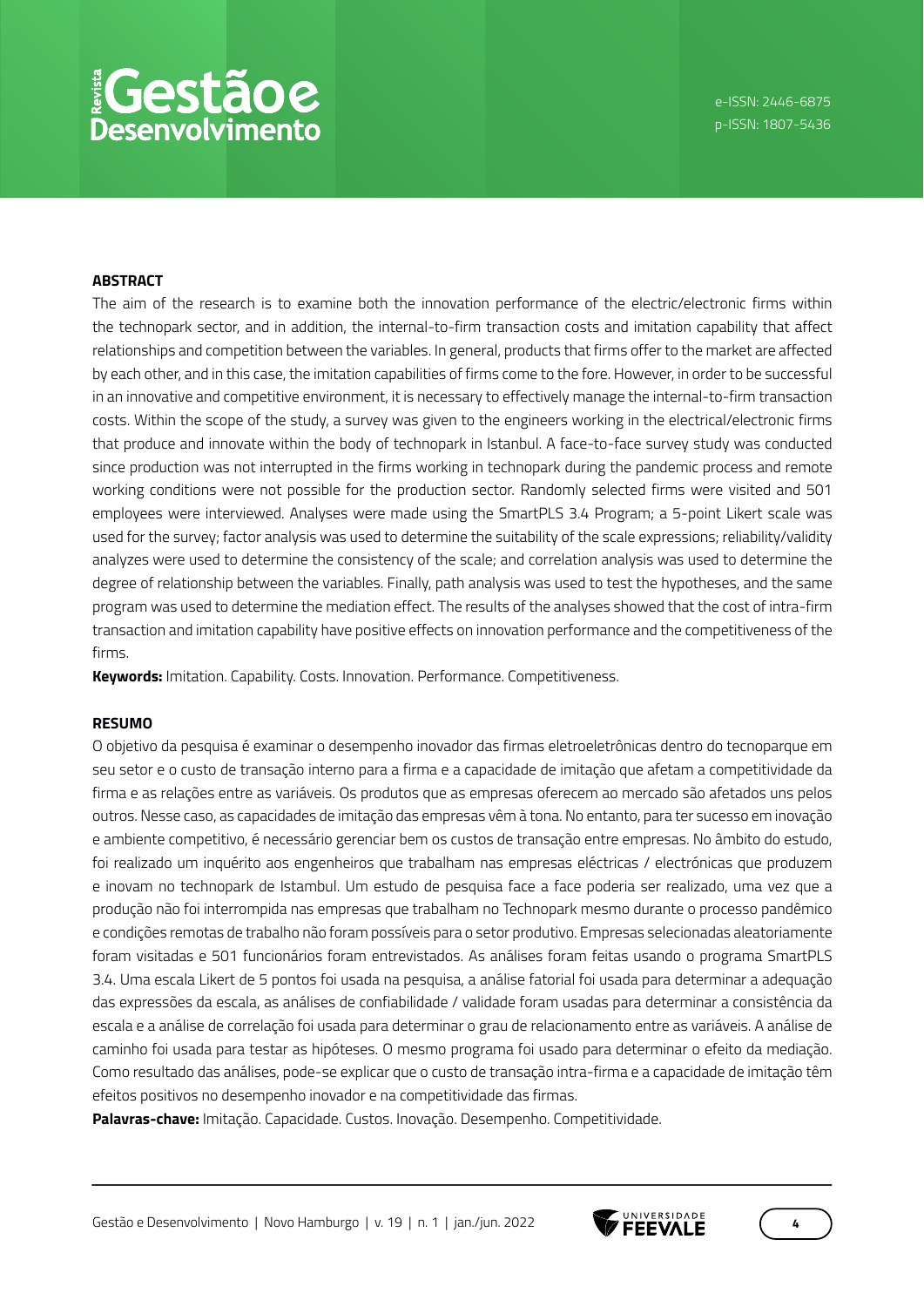## **1 INTRODUCTION**

Innovation is the process of transforming new ideas or discoveries into new products, methods, or services that also create value (KAHN, 2018). In fact, innovation encompasses all the processes carried out to develop new or improved products, services, or production methods and make them commercially viable (BIEMANS, 2018). Therefore, innovation is not a single action but a continuous activity. In today's fierce and volatile competitive environment, companies need to constantly change their products, services, and production methods, as well as renew them, in order to maintain their existence and to increase profit by producing value added products (CROWLEY, 2017). Therefore, imitation capability and internal-to-firm transaction costs are included in literature research as two important concepts in innovation. Specifically, imitation capability is critical in terms of improving the products for the market and can only be achieved by closely monitoring competitors and properly managing the internal transaction costs. It is clear that new thinking is fundamental in developing a new or improved product, service, or production method (COOPER, 2019), and can only be achieved by reevaluating and disseminating them for new returns (PALAZZESCHI *et al*., 2018).

The first contribution to the resource-based theory approach was made by Penrose (1959) who argued that unique resources and capabilities are the most important factors to increase competition and enable the business to earn profits above the industry average. Products and services created by resources are seen as the way resources are used, and when the same resource is used for different purposes or with different combinations with different resources, many different services or products can be obtained. Penrose (1959) saw this difference as integral to creating a unique business. In addition, imitation potential can be defined as mastering new technologies, making improvements in existing solutions, and starting production or services. In terms of an enterprise's resources and capabilities for this goal, they include all financial, physical, human, and corporate assets that the enterprise uses to develop, produce, and offer products and services for its customers. However, some of these resources and capabilities are valuable, rare, inimitable, and institutionalized.

Another key term, transaction cost, was first introduced into the literature by Coase (1937) and is accepted as the basis of the "new corporate economy" paradigm (RINDFLEISCH; HEIDE, 1997; SHELANSKI; KLEIN, 1995). And, in fact, companies may be strategically exposed to excessive transaction costs in line with the decisions they take (WERNERFELT, 2016). Argyres and Bigelow (2007) stated in their study that companies try to keep their costs low in order to react in a competitive environment, especially in a competitive environment where innovations are more frequent. For this reason, firms can generally internalize transaction costs in order to build their capabilities and have options (ARGYRES;

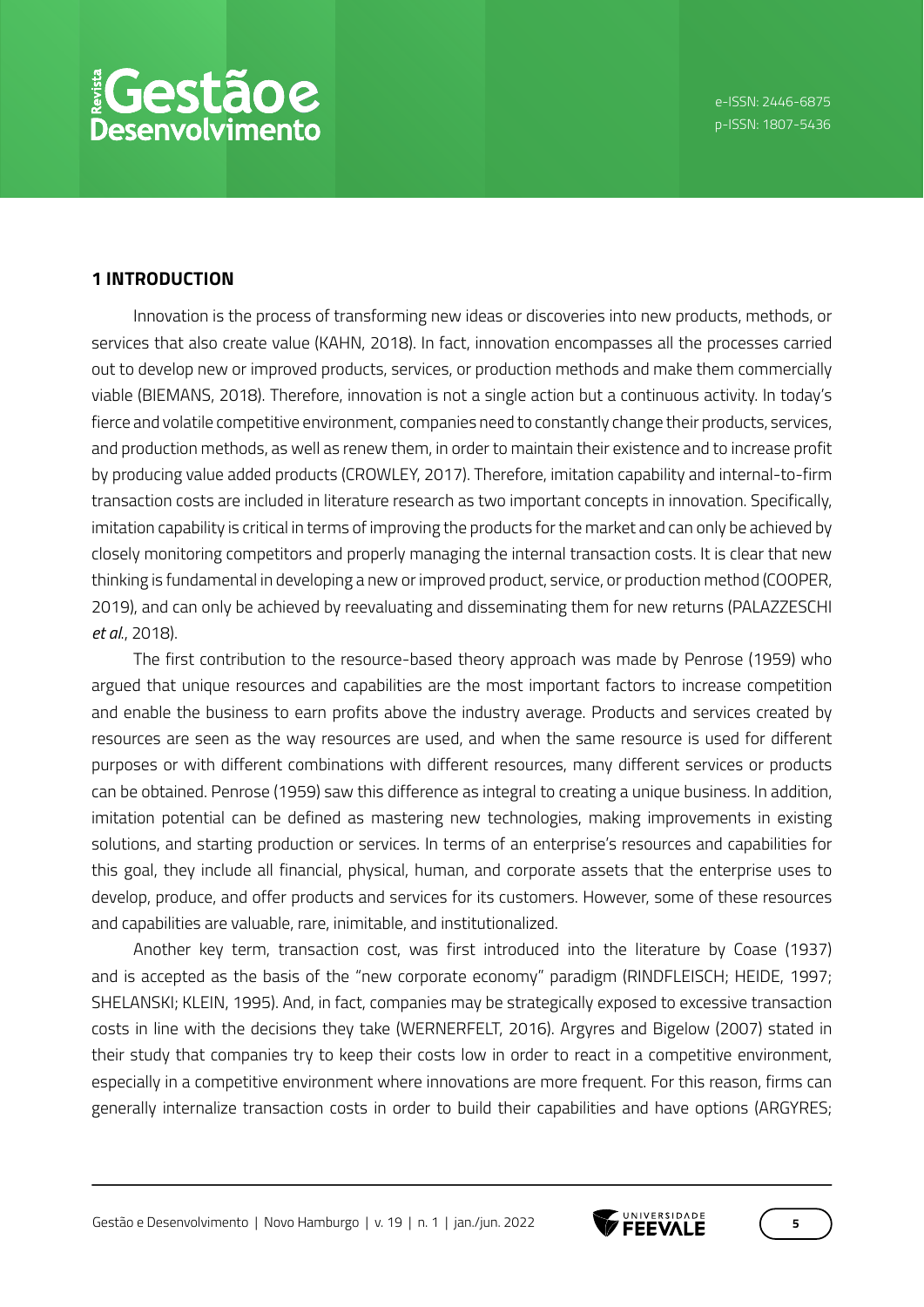ZENGER, 2012; BARNEY; LEE, 2000). However, the shocks that a firm may encounter in an intensely competitive environment depend on not only the economic conditions but also the timing as to when the decisions to be taken regarding repositioning will be implemented, all of which are important in terms of transaction costs. In addition, in order for companies to be successful in innovation, apart from imitation capability and internal-to-firm transaction costs, employees and managers must collaborate during the innovation process (FERREIRA *et al*., 2020). Generally, though, both employees and managers are resistant to innovation, and to prevent this resistance, continuous knowledge flow, accurate knowledge, and persuasion become important. While managers easily accept change due to their rewards and expectations, it is likely that there will be a little more resistance among employees. The way to break this resistance is not to directly use authority but to inform and to value people's thoughts. So, to achieve the desired level of innovation performance, the creativity activities of the employees who work in the company should also be given importance (ZHAO *et al*., 2020). For this reason, it is necessary to increase the efficiency of the employees to maintain voluntary innovation activities (AUDRETSCH; BELITSKI, 2020). So, within the scope of the study, the effects of imitation capability and internal-to-firm transaction costs are examined in order to analyze innovation performance and firm competitiveness.

## **2 LITERATURE REVIEW AND THEORETICAL FRAMEWORK**

## 2.1 IMITATION CAPABILITY

The sustainability of competitive advantage is based on making it difficult for different products and services to be imitated by other companies and creating value for consumers (HASEEB *et al*., 2019). For this reason, creating value for companies has become as important as making cost-benefit analysis. The basis of these advantages is to create value, and according to time and situation, differentiate for a competitive advantage (MARINHO *et al*., 2020). Yet, there is limited knowledge both on how managers identify competitive advantages that will bring success and how to obtain an advantage. Normally, the main resources of past determinations are case studies compiled according to a company's experiences and inferences from anecdotal posts. Andrews (1971) suggested that the strategy development process will begin with the evaluation of the organization's resources and capabilities, arguing that these resources and capabilities, which are superior and privileged compared to competitors, can gain competitive advantage if properly matched with external environmental opportunities. On the other hand, core competency and similar concepts arising from resource-based view are included in many strategy formulation theories. These theories are resource-based (PENROSE, 1959; WERNERFELT, 1984;

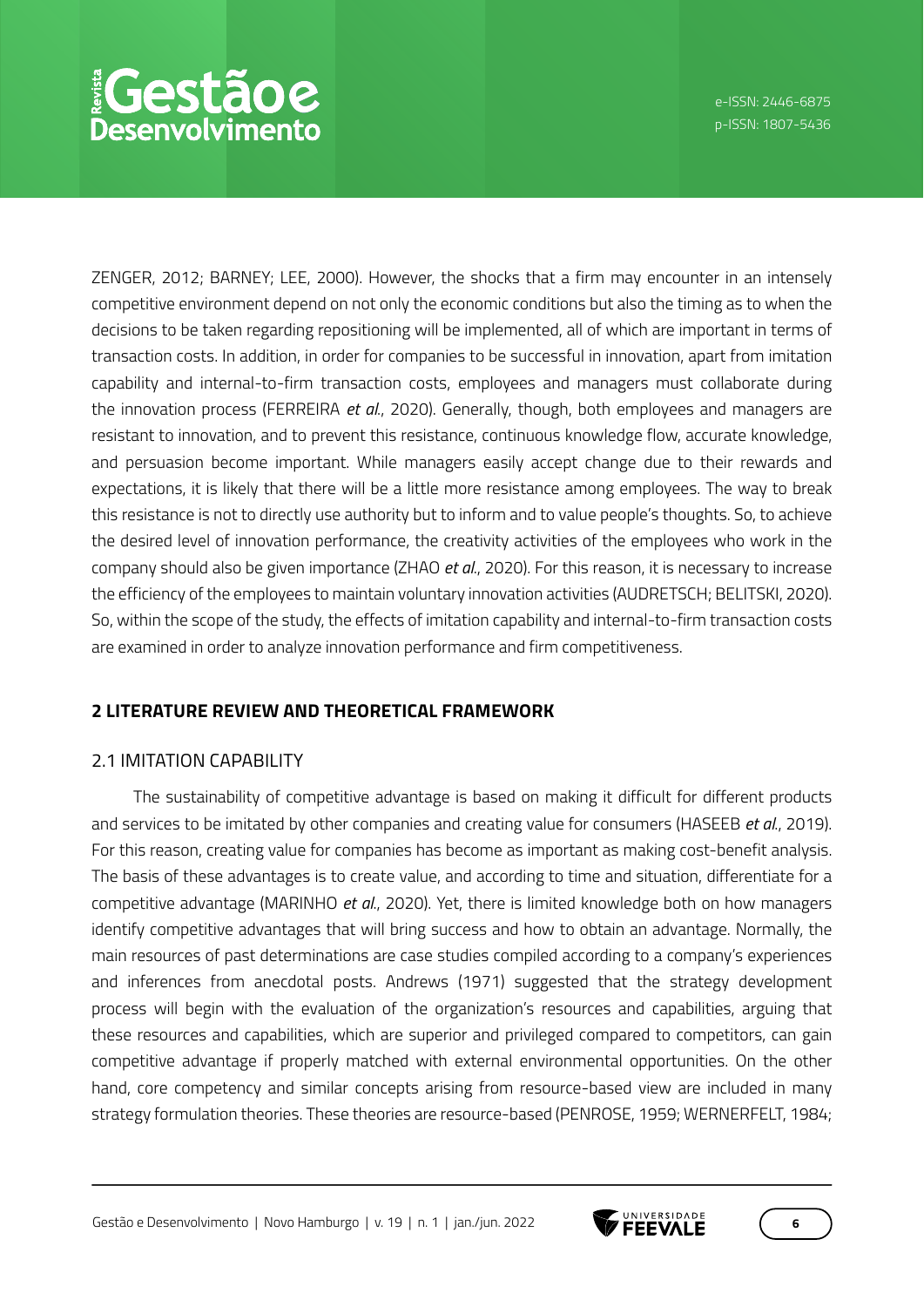BARNEY, 1991), skill-based (HENDERSON; COCKBURN, 1994; DANNEELS, 2007), learning-based (SENGE 1990; LEVINTHAL; MARCH 1993; LEI *et al*., 1996), and knowledge-based theories (GRANT, 1996), and dynamic capability based (TEECE *et al*., 1997; EISENHARDT, 2000). Hamel and Prahalad (1994) define basic ability as "collective learning, which determines how to coordinate different production capabilities and combine multiple technology processes." In fact, the collective learning and coordination skills behind the firm's production lines are the source of competitive advantage because it enables the firm to offer new products and services to the market. Since Ansoff and Andrews (1987), researchers have contributed to a better understanding of the meaning of core competency: The most impressive study on this subject was carried out by Prahalad and Hamel (1993), a difficult task considering the core competency or the core competency is often overshadowed by the importance of the final product. Prahalad and Hamel (1993) define core competency as the essential elements of the firm's competitive leverage, explaining the core competency using a tree analogy: "core competency" can be compared to a root system that provides nutrition, development, and balance. As is often the case, just by looking at the company's final product, the strength of the competitor can be misjudged. Thus, the imitation strategy is about developing existing solutions as a particular market area expects. By taking advantage of its imitation potential, an organization avoids significant R&D expenditure since a product it is trying to copy has already been developed, which leads to significantly reduced overheads and higher margins. A creative imitator does not create a new product or service but improves the existing one and presents it in the right market. For imitators, therefore, the added value of a product that helps them become the market leader is mainly created by organizational capabilities rather than technical capabilities. Within the scope of the research model, the effects of imitation capability on internal-to-firm transaction costs, innovation performance, and firm competitiveness are examined.

## 2.2 INTERNAL-TO-FIRM TRANSACTION COSTS

In his study, Williamson (1971) first noted that transaction cost theory states that people perform actions with opportunistic behaviors and in line with their own interests. After that, the theory of transaction cost was more heavily developed in Williamson's 1975 work on "Markets and Hierarchies" and "Economic Institutions of Capitalism" where he established that transaction costs arise if opportunism encounters uncertainty or is combined with high asset specificity (WILLIAMSON, 1985). This theory provides a source for analysis that supports the decision to do it internally or externally by comparing the specific activities of the firm with the market (IVANAJ; FRANZIL, 2006), and the transaction costs theory has become the dominant theoretical framework for explaining decisions that determine organizational boundaries. As with all other theories, most of the studies have not developed the perspective, but are based on

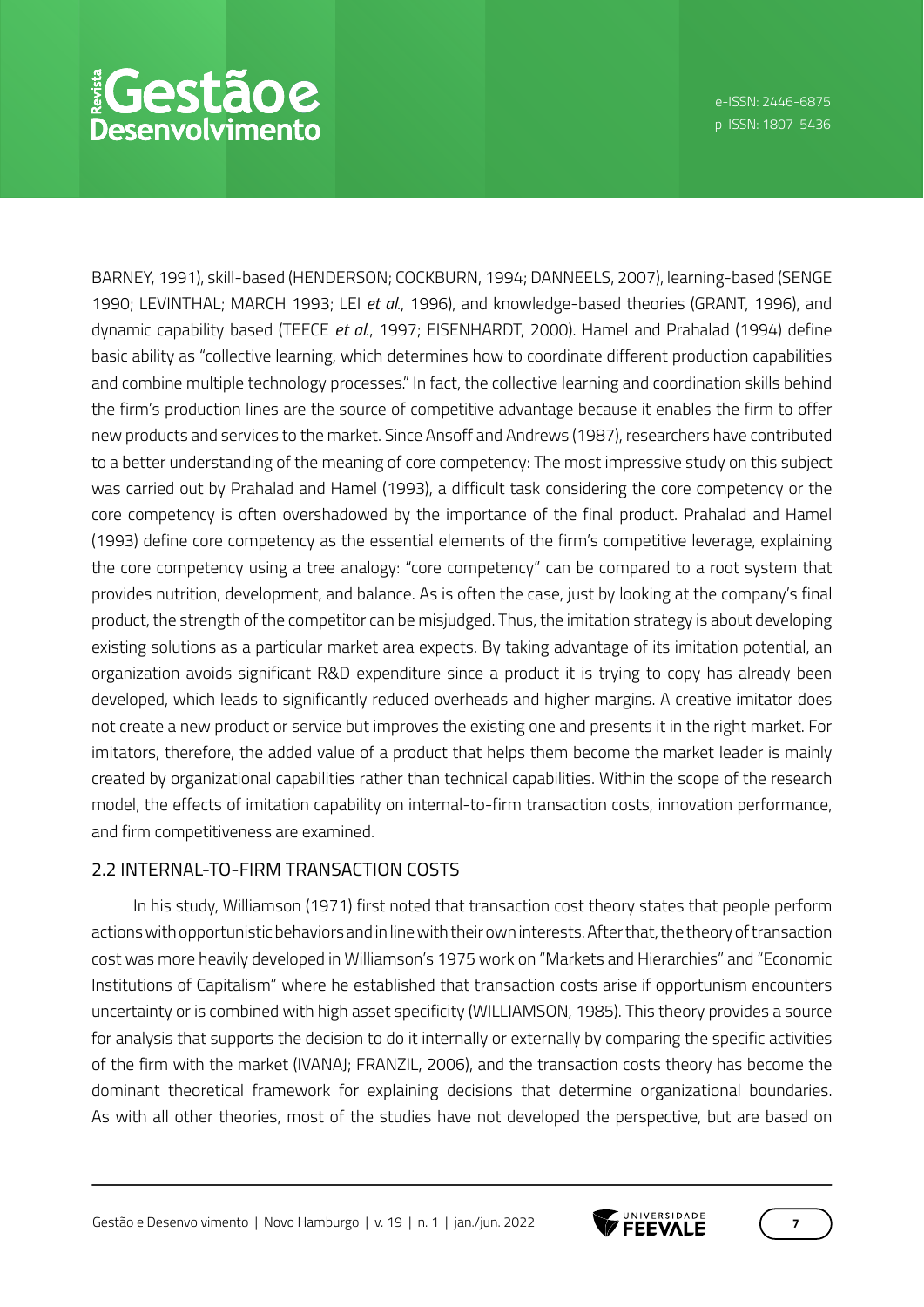reformulation, explanation, and proving (GEYSKENS *et al*., 2006): Transaction is the basis of transaction cost. According to Williamson, transactions occur when the technological separable interfaces of a good or service are transferred. These transactions create costs that cause friction in the economic system and can be analyzed in three main groups.

First, the cost of knowledge in return for receiving knowledge from a potential partner. These are costs incurred during negotiations and agreements in which all future situations are discussed and agreed upon. For this reason, businesses should calculate the costs that may arise from information exchange while calculating the costs in the partnerships they establish. Otherwise, unwanted expenses may increase due to unforeseen costs. Furthermore, execution costs are costs arising from implementation and performance controls, resolution of conflicts, and revision of contracts when necessary (IVANAJ; FRANZIL, 2006). In partnerships established by businesses, costs may arise from articles that are not included in the contract and are generally noticed later. In order to avoid such problems, businesses should prepare a very good feasibility report before establishing a partnership. Second, internal transaction costs are the approximate cost of bargaining, ranking, and oversight if the particular activity is internalized. Unlike market transaction costs, dispute costs are not included in internal-firm transaction costs because such costs are hypothetical (GULBRANDSEN *et al*., 2017). Although considered as an assumption, unforeseen extra costs may arise in the activities carried out in the partnerships established by the enterprises. Therefore, this situation is considered as an internal transaction cost. In the given theoretical context, the following hypotheses have been developed;

H1: Imitation capability has a positive effect on internal-to-firm transaction costs

## 2.3 INNOVATION PERFORMANCE

Innovation is derived from the word innovare, a latin root verb meaning 'to do something new and different. Schumpeter (1939), the father of the concept, defined innovation as using new production techniques, exploring new resources in raw material supply, introducing new products to the market, and creating new markets while establishing new industrial areas. It is observed that while some products developed within the same business might stand out as examples of successful innovation, others fail (GOURVILLE, 2005). For example, Google, which has an important place among today's high-tech businesses, developed the Buzz product, the social sharing, microblogging and messaging tool that works through an integration with the network-based e-mail program Gmail. But, this product failed in the market and had to leave its place to the Google+ product (LANDEWEERD *et al*., 2013). Despite this failure, and thanks to Google's successful products (eg, Gmail), it is still at the top of the lists of the world's most innovative businesses (BELTRÁN; GULC, 2021). Again, although Sony has developed highly innovative

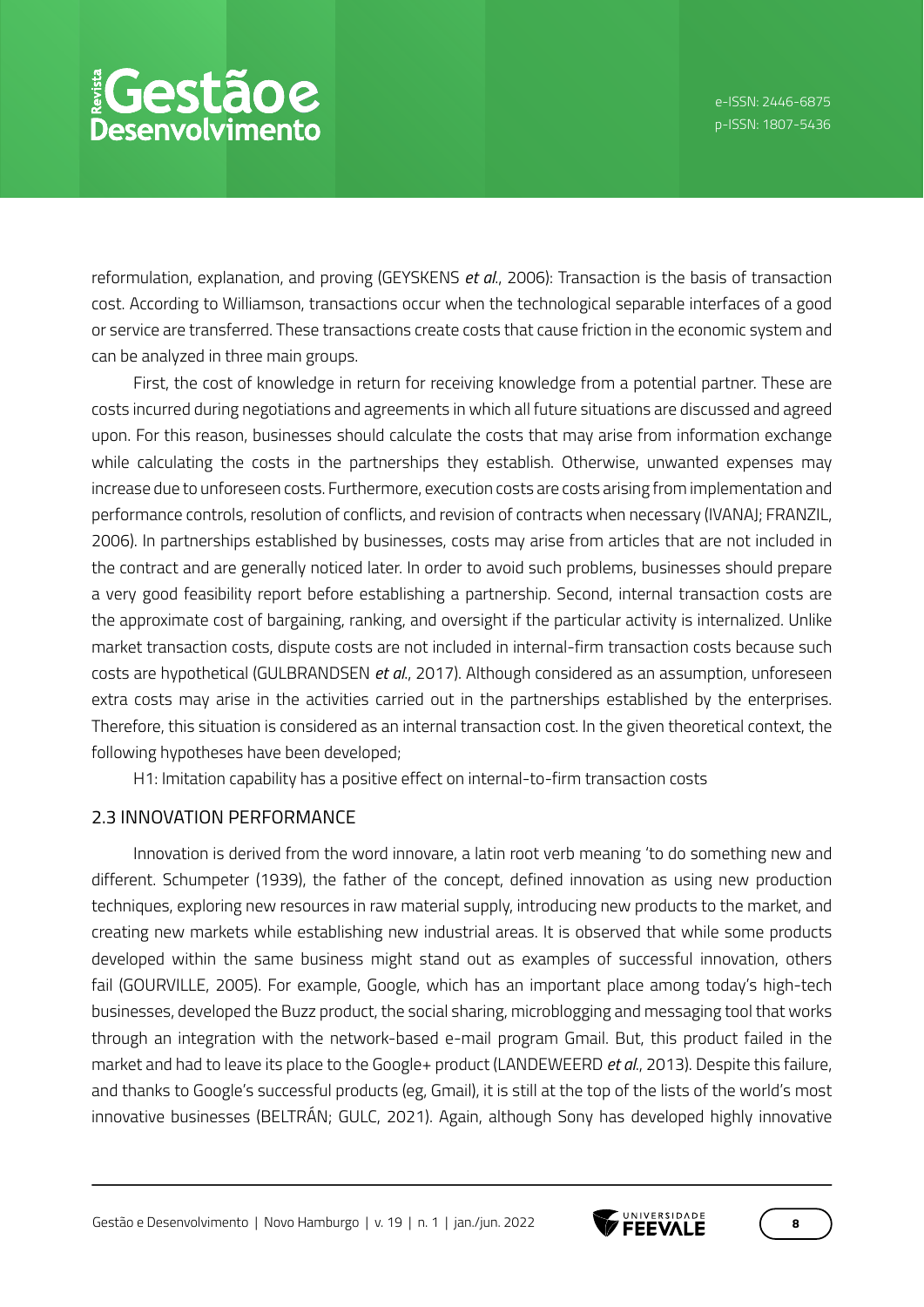## *<u>EGestãoe</u>* **Desenvolvimento**

products in various fields, the smart phones of this company have not been very popular in the relevant market for a long time (ARSHAD; YAZDANIFARD, 2017). One of the main reasons behind these highlighted cases of success and failure is probably the difference in innovation skills between both businesses and teams active within any one business. For this reason, innovation refers to the work carried out to develop every existing product and to create it in ways that will provide more benefits for the individual (KAHN, 2018). On the one hand, investing in R&D studies of production in order to find a different innovation from other companies may be advantageous: "While R&D converts money to knowledge, innovation is the process that converts knowoney, but it is the process that improves not only money but also the life of humanity (AMARA *et al*., 2009).

Within this framework, "increasing the quality of life is also included in the work" view that emphasizes innovations in life should be aimed at increasing the quality of life of the individual (RIVA *et al*., 2014). Although the inventions made are sometimes considered as innovation, often making differences on existing products corresponds more to the meaning of the word (CROSBY, 2000). In a more abstract way, it refers to all kinds of new methods in social, cultural, and administrative fields. Therefore, it shows the innovations in production in concrete terms and in the abstract sense as administrative and socioeconomic formations. Innovation for change and innovation has been among the competitive strategies for businesses, especially for the last decade. When examined in the historical process, it is understood that it is one of the methods mostly used to increase the profitability of companies. In addition to using the latest technology in new product development, innovation is also used for the renewal of existing products (DE BEULE; VAN BEVEREN, 2012). Furthermore, the ultimate goal of innovative activities is to increase the efficiency and performance of the enterprise (MOTHE; THI, 2010). The basis of change activities arising as a response to changing internal and external conditions or the necessity to affect the external environment of the organization are the strategic trends towards innovation (ANTONELLI *et al*., 2013). Organizations that want to adapt to changing internal and external conditions and continue their commercial activities adopt innovation over time (DAMANPOUR; GOPALAKRISHNAN, 1999). Innovation has a recurring character that includes continuous improvement (TID, 2001). As new products, services and processes develop, the relationship with these efforts only arises with different innovations (VON HIPPEL, 2006). Innovation has been subjected to many different classifications according to their degrees, fields and characteristics, generally classified as radical and incremental, according to the degree of change and difference it creates' (HOLAHAN *et al*., 2014). Radical innovations are formed by major breakthroughs in which products, services, or methods that have not been tried before are developed as a result of radical ideas (GODOE, 2000). Incremental innovations are the result of step-by-step studies that include a series of development and improvement activities (ODURO; NYARKU, 2018). In a different classification

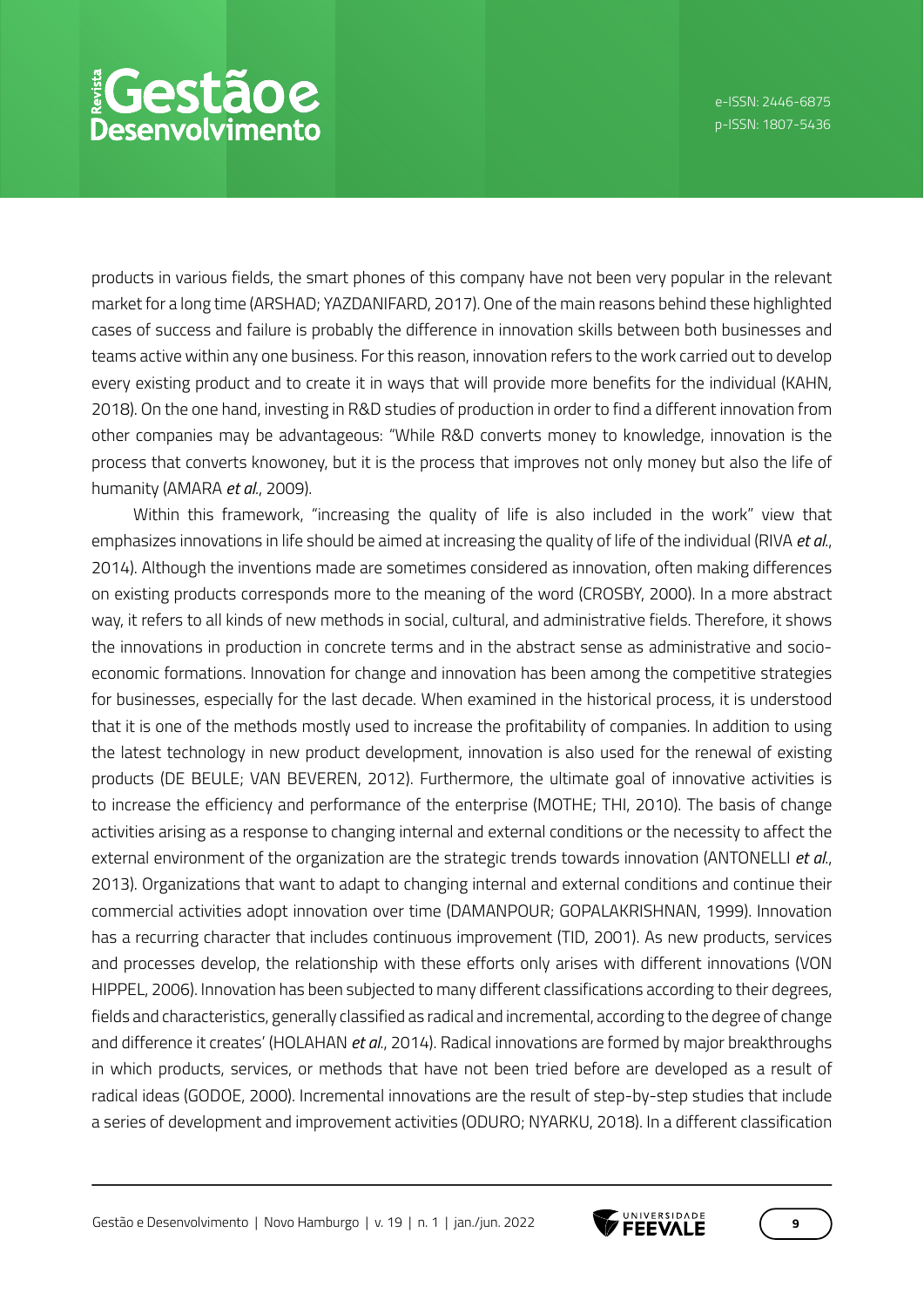# *<u>EGestãoe</u>* **Desenvolvimento**

made in the literature, managerial and technical innovation is mentioned. While technical innovations occur in the technical system of the organization and are related to the priority business activities of the organization, managerial innovations occur in the social system of the organization (AL-JININI *et al*., 2019). A fourfold distinction is made in technical specifications, innovation, and organizational innovation with significant process innovation resting in components, materials, embedded software, or other functional features, which includes changes in the production or delivery method and the developments of the intermediate steps. This method includes important improvements in techniques, equipment, and software. Organizational innovation focuses on differentiating the interaction that organizations will develop within the business field or in external relations (ANZOLA-ROMÁN *et al*., 2018). It refers to the different configurations for the optimal combination and use of resources. In the given theoretical context, the following hypotheses have been developed;

H2: Imitation capability has a positive effect on innovation performance

H4: Internal-to-firm transaction costs has a positive effect on innovation performance

H6: Internal-to-firm transaction costs has a mediator effect on the relationship between imitation capability and innovation performance

## 2.4 FIRM COMPETITIVENESS

Approaches to performance evaluation in companies are realized as a dynamic process that constantly evolves and changes from past to present (SCHOENFELD, 2019; BALDACCHINO *et al*., 2020), and within this period, performance perceptions that lost their importance (or were newly introduced and gained more importance) emerged. Briefly, this development process is based on customer satisfaction, employee satisfaction, quality, innovation, etc. as a requirement of today's competitive conditions. This is in contrast to the traditional management approach that aims at the lowest cost, highest production, and higher profits and is expressed as a transition that emphasizes very different performance measures. Currently, companies re-evaluate their performance indicators in order to adapt to increasing competition and changing environmental conditions (KARINGITHI *et al*., 2020), and today, performance measurements based solely on financial indicators are not considered sufficient in evaluating the performance of businesses (NGUYEN *et al*., 2020). Indeed, balanced scorecard applications are remarkable in cost accounting (ESTIASIH, 2021). Studies conducted in this field have revealed that performance measures based solely on financial indicators are insufficient in measuring the factors that are important for businesses. Therefore, firms should use non-financial indicators along with financial indicators in performance measurements (BORODIN *et al*., 2019). Furthermore, traditional performance evaluation methods are unidimensional with financial indicators predominantly used. Contributions provided by financial measurements are

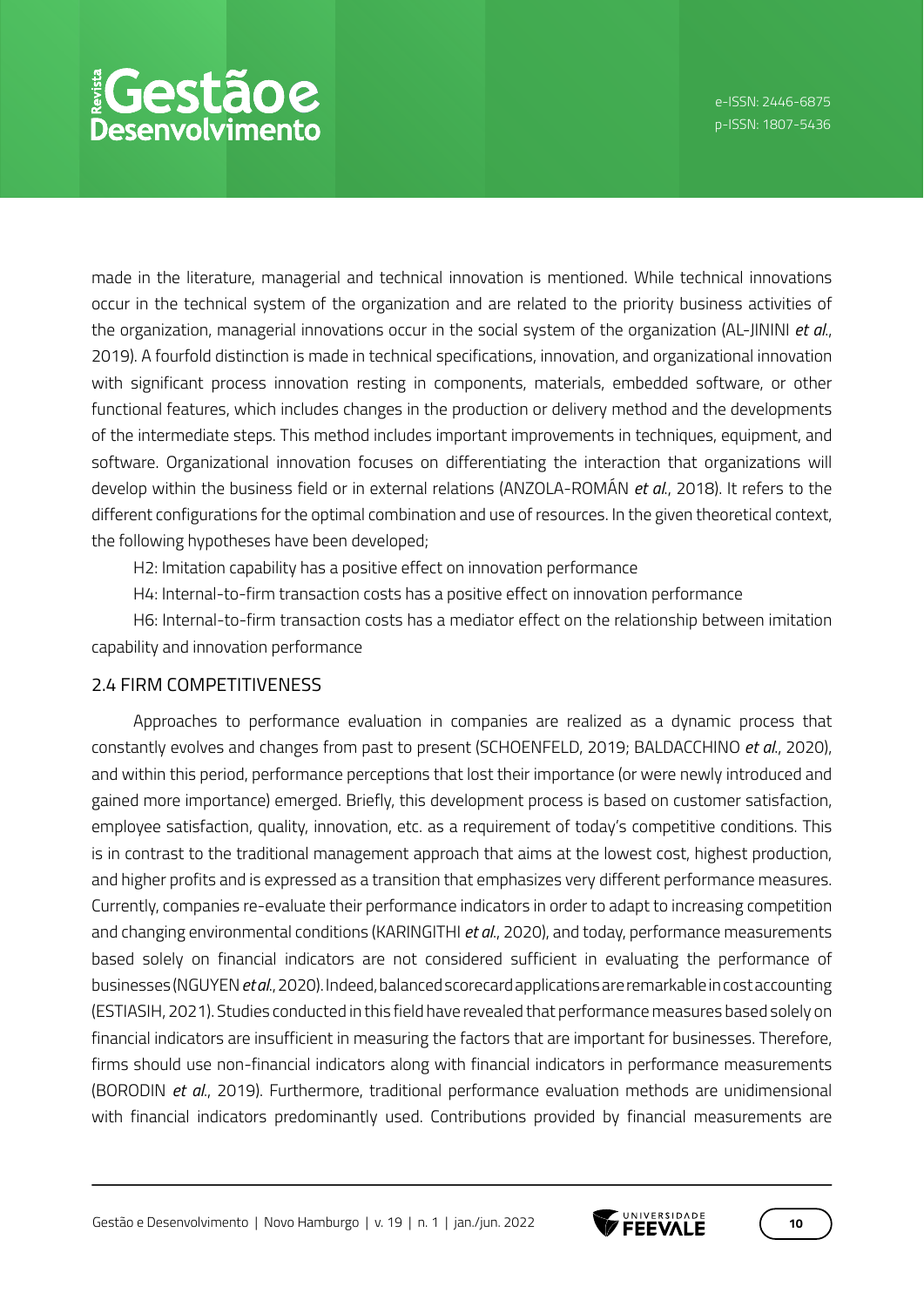also insufficient in dynamic environmental conditions. The predetermined standard form of traditional measurement systems used in all departments does not allow flexibility and eliminates the priorities of each section. On the other hand, in traditional systems, other interest groups such as employees, suppliers, government, creditors and industry are not taken into account, as measurements and reports are carried out for partners. Financial performance criteria are on an enterprise basis; therefore, criteria on the basis of the industry in which the enterprise operates are not taken into account (BIABANI *et al*., 2021). Recently, multidimensional performance evaluation approaches have begun to be developed in order to eliminate these shortcomings and those of traditional performance evaluation systems (ZHANG *et al*., 2019). Meyer and Gupa (1994) state that there are serious differences of opinion on what performance is and that the polarization in performance indicators causes performance paradox, and as a result, organizational control continues without knowing exactly what performance is. Still, it is observed that some performance authorities also make clear definitions regarding performance. Performance in these definitions includes the measurement of outputs and resources used in the production of outputs that are determinative in achieving a goal: the level of achieving a specified goal, which is defined as the efficiency and effectiveness of a purposeful activity (SARDI *et al*., 2020). They also define it as a complex interrelation between performance indicators, such as effectiveness, productivity, quality, quality of working life, innovation, and profitability (KOOHANG *et al*., 2017). Based on these definitions, performance can be defined as a concept that determines the output or what is obtained as a result of any activity, either quantitatively or qualitatively (TAOUAB; ISSOR, 2019). In the given theoretical context, the following hypotheses have been developed;

H3: Imitation capability has a positive effect on firm competitiveness

H5: Internal-to-firm transaction costs has a positive effect on firm competitiveness

H7: Internal-to-firm transaction costs has a mediator effect on the relationship between imitation capability and firm competitiveness

## **3 METHODOLOGY**

Within the scope of the study, there are approximately 9 thousand registered companies operating in the field of electricity/electronics in different cities of Turkey. Some of these companies only do contracting work in contrast to those that work on a lump-sum basis. Since the model will be tested on companies that also carry out production operations within the scope of the purpose of the study, a survey has been made to the engineers working in the electrical/electronic companies that produce and innovate within the body of Technopark in Istanbul. A face-to-face survey study was conducted (production was

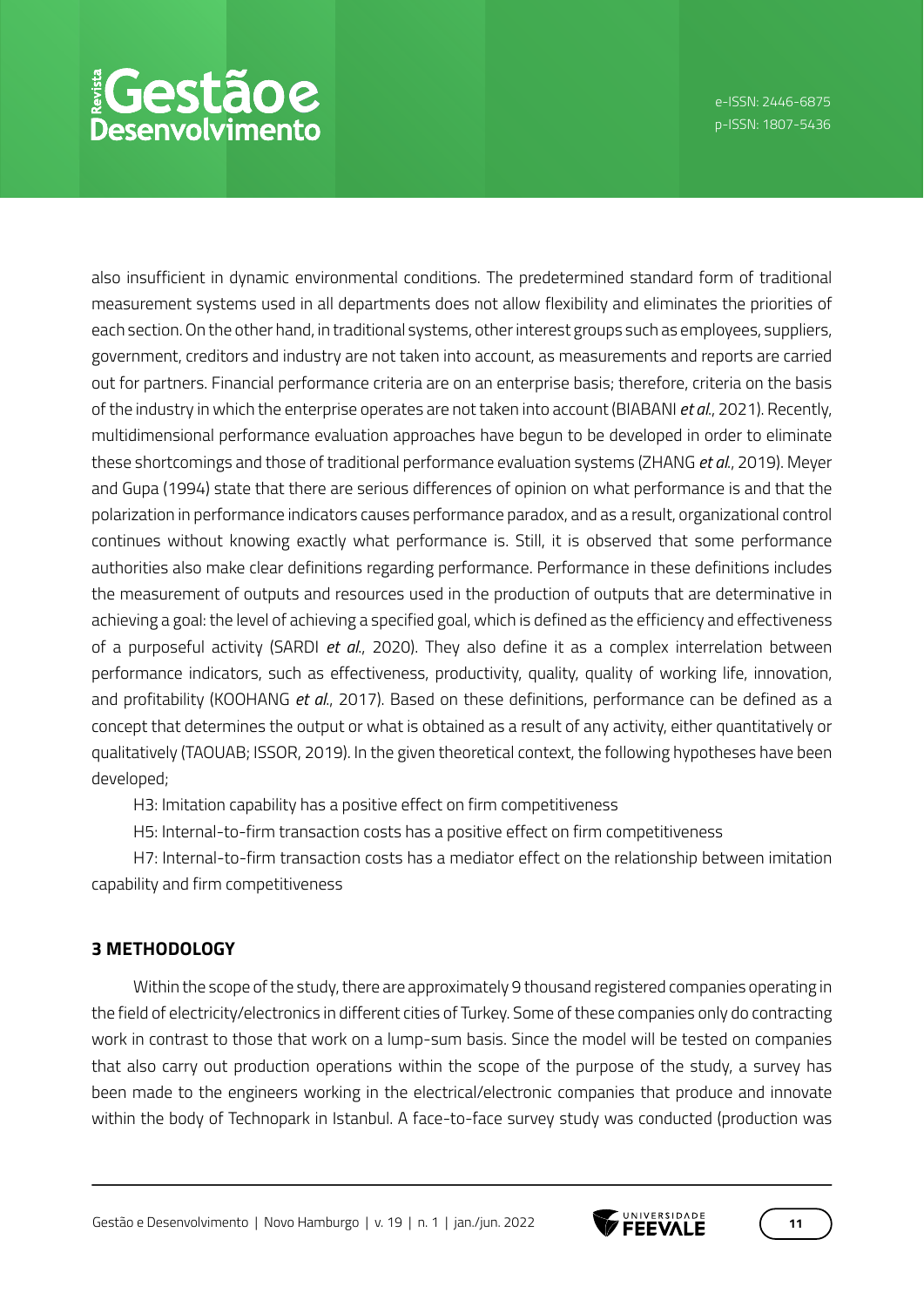not interrupted in the companies working in Technopark even during the pandemic process since remote working conditions were not possible for the production sector). Randomly selected companies were visited and 501 employees were interviewed. Participation in the survey was done on a voluntary basis. By giving enough time to the participants, they were prevented from experiencing time pressure. The first plot study was conducted with 47 participants. In this study, the intelligibility of the survey questions was examined.

Analyses were made using the SmartPLS 3.4 Program. A 5-point Likert scale was used in the survey; factor analysis was used to determine the suitability of the scale expressions, reliability/validity. Analyses were used to determine the consistency of the scale, and correlation analysis was used to determine the degree of relationship between the variables. Path analysis was used to test the hypotheses. The same program was used to determine the mediation effect.

#### 3.1 MEASURES

There were four variables in the study. The expressions used to measure these variables were obtained through literature review. At the innovation performance scale; Questions developed by Prajogo and Ahmed (2006), Lichtenthaler and Lichtenthaler (2009), Huang, Chen, Zhang and Ye (2018) were used. The scale developed by Lee and Zhou (2012), and Schnaars (1994) was used to measure imitation capability in the sample population. The scale developed by Buvik and John in 2000 and Gulbrandsen *et al*. (2017) was used to measure the internal-to-firm transaction costs variable in the sample population. The scale developed by Wu (2008), Wu *et al*. (2008) was used to measure firm competitiveness.

501 white-collar workers who worked in different departments of 18 companies answered the questionnaire in accordance with the criteria. 459 (0.92%) men and 42 (0.08%) women responded to our survey with white collar. While 161 (32%) of the participants are between the age group of 25-30, 260 (52%) of them are in the 31-40 age group. The number of managers over the age of 41 is 80 (16%), while 73% of the employees who answered the questionnaire are university graduates; 25% have a master's degree and 2% have a doctorate degree.

## 3.2 RESEARCH GOAL

In the research, it is aimed to determine the effects of the relationships between 1) the internal-tofirm transaction costs mediation variable effect of imitation capability and 2) innovation performance and firm competitiveness in companies operating in the electrical and electronics industry. The reason for the selection of companies producing parts in the field of electrical and electronics is that product innovation activities are carried out intensively in this sector. The reason why engineers constitute the sample mass

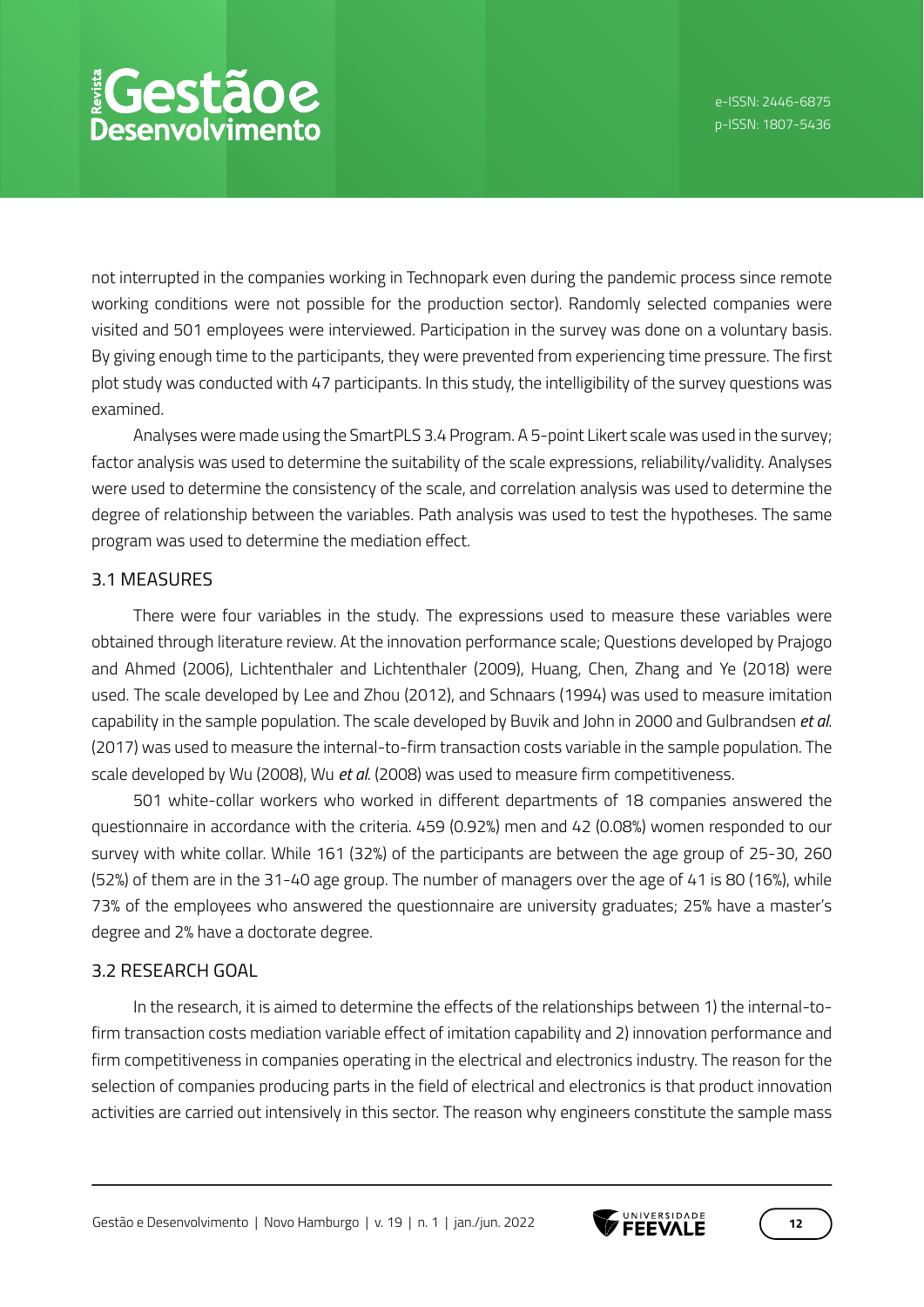is that they constitute our sample population because they play a role in both product innovation and firm competitiveness.

## 3.3 RESEARCH FRAMEWORK

Figure 1. was designed with the information presented in the literature part of the research. According to the research model, companies' imitation capability competencies on innovation performance, firm competitiveness, and internal to firm transaction cost were evaluated. As well, the direct effects of internal to firm transaction cost competence on innovation performance and firm competitiveness were analyzed. These hypotheses are given in the range of H1-H5. At the same time, mediation effect analyses were also performed in the study. The mediation effect of internal to firm transaction cost competency between imitation capability-firm competitiveness and imitation capability-innovation performance has been revealed.



## 3.4 ANALYSIS

The factor loads of the expressions and the significance tests of the loads are given in the 2nd and 3rd columns of Table 1. Outer loadings give the indicator reliability values, and according to Hulland (1999),

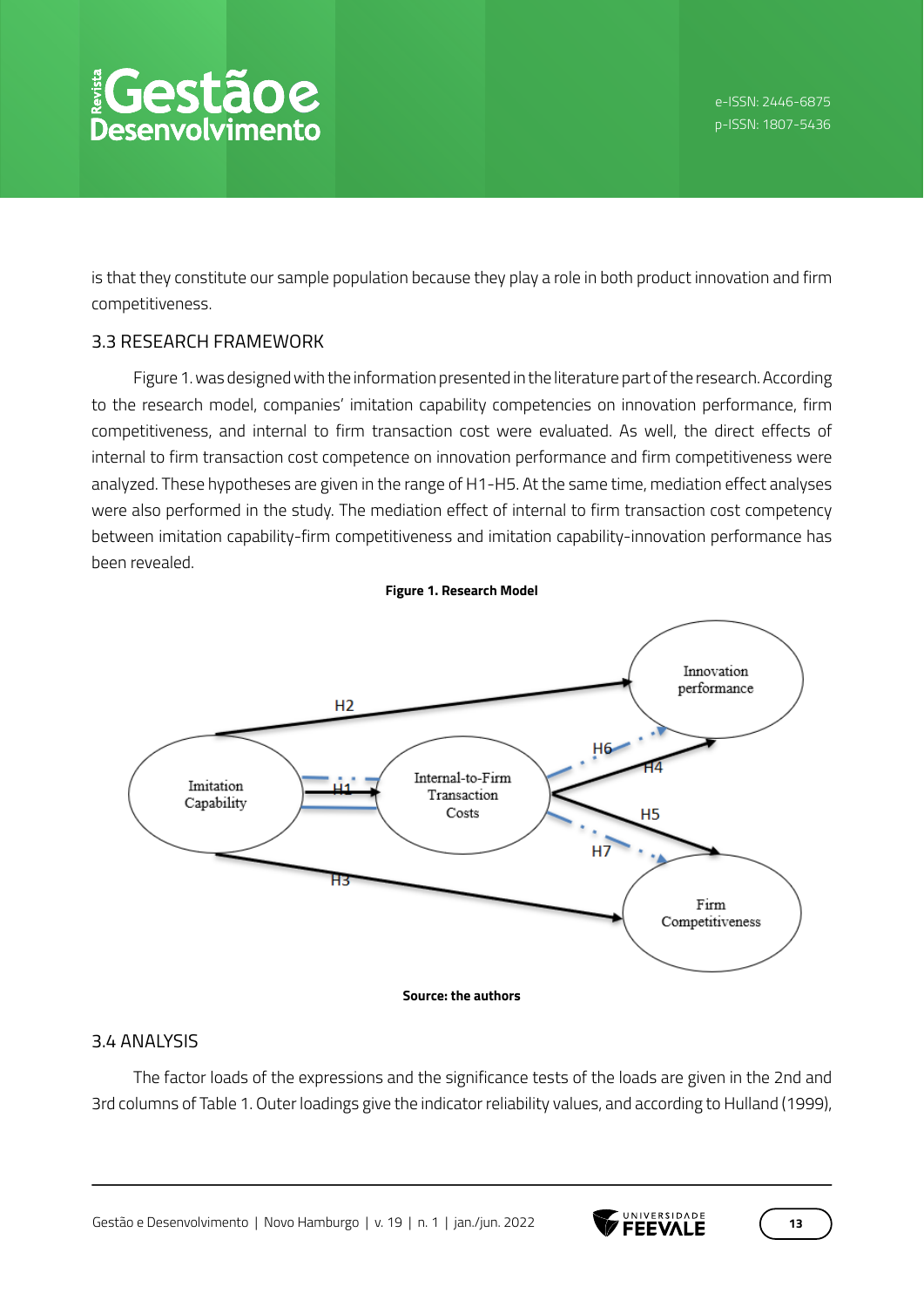these values should be above 0.70. When the relevant columns in the table are examined, it can be seen that all factor loads are above the value of 0.70, which is considered appropriate by Hulland (1999), and that the Outer loadings t statistic values are above 1.96. This indicates that the outer loading values are meaningful. Outer weight and outer weights t statistical values are given in the 3rd and 4th columns of Table 1. Outer weight values present values related to the multicollinearity problem that may be in the data set. The fact that all of these values are positive indicates that there is no multicollinearity problem in the data set. Table 1. Variance Inflation Factor (VIF) values give information about the multicollinearity problem (MILES, 2014). The fact that VIF values are below 5 for each expression indicates that there is no multicollinearity problem between the variables in the data set. All calculated VIF values were obtained as less than 5.

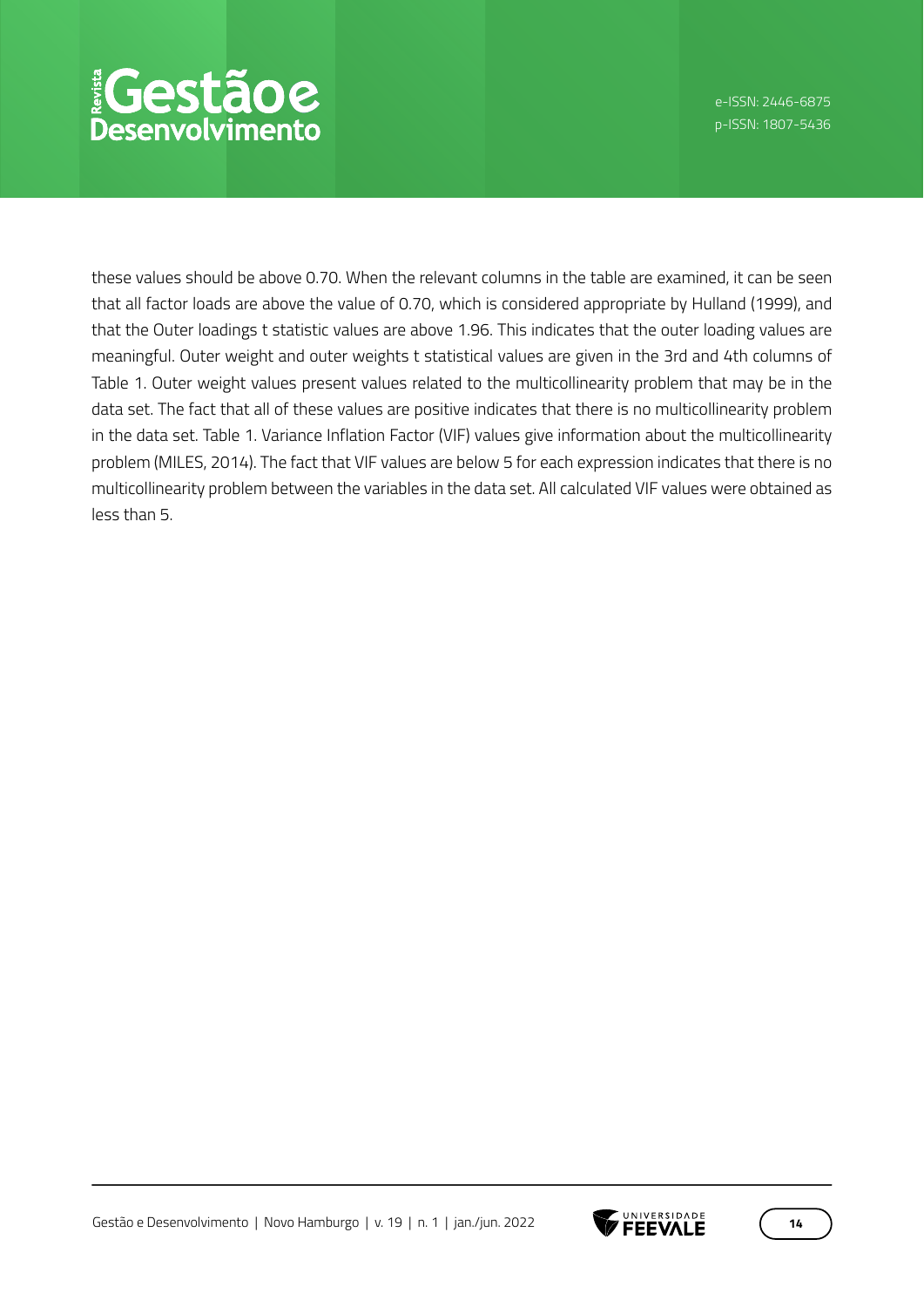| Items                                                                                                                                                                         | Outer<br>Loadings | Outer<br>Loadings<br>T Stat. | Outer<br>Weight | Outer<br>Weights<br>T Stat. | $\mathsf{R}$<br>Square | <b>VIF</b> |
|-------------------------------------------------------------------------------------------------------------------------------------------------------------------------------|-------------------|------------------------------|-----------------|-----------------------------|------------------------|------------|
| FC1. We are able to compete with competitors in the<br>market in an intensely competitive environment.                                                                        | 0.874             | 36.522*                      | 0.365           | $10.537*$                   | 0.446                  | 2.168      |
| FC2. Our organization is able to offer better quality prod-<br>ucts and services to its customers compared to its com-<br>petitors in the market.                             | 0.849             | 18.419*                      | 0.385           | $9.659*$                    |                        | 1.777      |
| FC3. In an intensely competitive environment, our orga-<br>nization can recognize changes in the market (ie compe-<br>tition, market conditions) faster than its competitors. | 0.895             | 29.036*                      | 0.396           | 10.682*                     |                        | 2.297      |
| IC3. Our new products, although similar to competitors,<br>better meet customer needs.                                                                                        | 0.727             | $9.425*$                     | 0.255           | $9.218*$                    |                        | 1.513      |
| IC4. We actively learn from our competitors and develop<br>products that are better than theirs.                                                                              | 0.896             | 30.618*                      | 0.322           | 13.011*                     |                        | 2.700      |
| IC5. We keep the price of our counterfeit products lower<br>than that of our competitors.                                                                                     | 0.869             | 21.902*                      | 0.338           | $9.645*$                    |                        | 2.250      |
| IC1. We often offer products that mimic our competitors'<br>products.                                                                                                         | 0.811             | 16.586*                      | 0.286           | 10.661*                     |                        | 1.891      |
| IFTC1. In terms of controlling costs, process manage-<br>ment is carried out very carefully and under control.                                                                | 0.939             | 61.415*                      | 0.365           | 20.294*                     | 0.307                  | 3.956      |
| IFTC2. In order to maintain the costs, the procedures for<br>controlling costs are very important.                                                                            | 0.850             | 16.769*                      | 0.353           | 17.991*                     |                        | 2.004      |
| IFTC3. The coordination and management of employees<br>will be very costly.                                                                                                   | 0.909             | 44.591*                      | 0.393           | 13.810*                     |                        | 3.146      |
| IP1. The competitive power of the company I work for in<br>technology is very good.                                                                                           | 0.903             | 31.679*                      | 0.227           | 16.158*                     | 0.548                  | 3.692      |
| IP2. The company I work for is always ahead in technol-<br>ogy innovation.                                                                                                    | 0.861             | 26.021*                      | 0.268           | 12.876*                     |                        | 2.264      |
| IP3. The company I work for is always the leader in the<br>market in new products.                                                                                            | 0.902             | 40.869*                      | 0.230           | 12.872*                     |                        | 3.579      |
| IP4. The company I work for is very good at developing<br>Innovation projects.                                                                                                | 0.811             | 19.423*                      | 0.213           | 10.129*                     |                        | 2.466      |
| IP6. Costs per innovation are pretty good.                                                                                                                                    | 0.821             | 15.813*                      | 0.223           | 10.656*                     |                        | 2.567      |

#### **Table 1. Factor Analysis**

**IC: Imitation Capability, IFTC: Internal-to-Firm Transaction Costs, IP: Innovation Performance, FC: Firm Competitiveness**

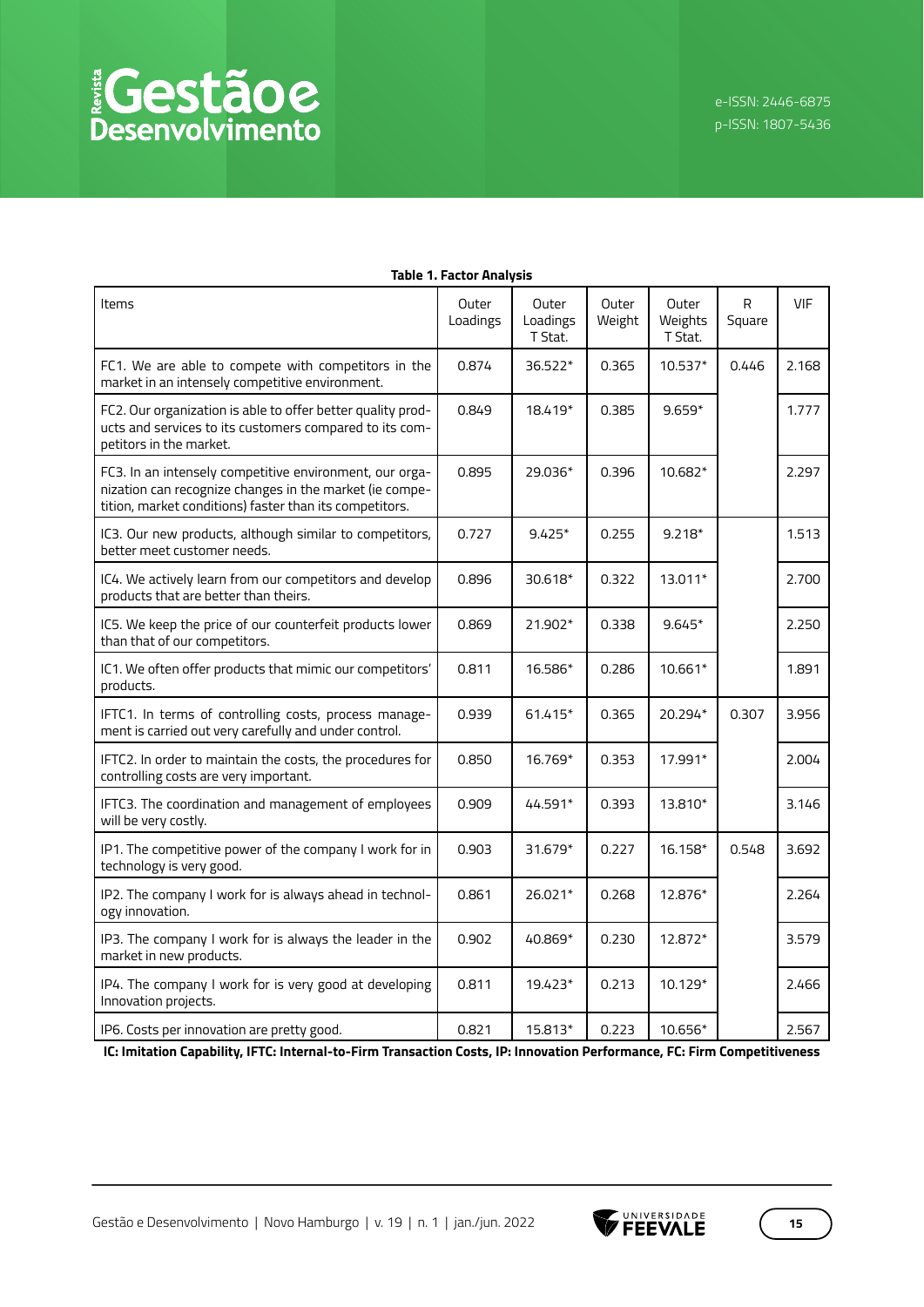Cohen (1988) has provided conventional descriptions of effect sizes for R-squared (as well as for other effect size statistics). Cohen (1988) defines a small effect as being R-square equal to 0.02, a medium effect as R-square equal 0.13, and a large effect as being R-square equal 0.26.

Outer loading values above 0.70 give appropriate results in analyses made with SmartPLS. Factor loads above 0.70 also ensure that appropriate AVE and CR values are obtained. These values are given in Table 2.

| Variables                          | Number of<br><b>Items</b> | Cronbach<br>Alpha | $Rho_A$ | Composite<br>Reliability<br>(CR) | Average Variance<br>Extracted (AVE) |
|------------------------------------|---------------------------|-------------------|---------|----------------------------------|-------------------------------------|
| Firm Competitiveness               | 5                         | 0.843             | 0.845   | 0.906                            | 0.762                               |
| Imitation Capability               | 4                         | 0.846             | 0.859   | 0.897                            | 0.687                               |
| Internal-to-Firm Transaction Costs | 3                         | 0.912             | 0.917   | 0.934                            | 0.740                               |
| Innovation performance             | 3                         | 0.882             | 0.885   | 0.927                            | 0.810                               |

**Table 2. Construct Reliability and Validity Values**

Reliability Analysis is a measure that shows the average relationship between statements and is used to determine the internal consistency of the measurement. Measurements with a Cronbach Alpha coefficient of 0.50 and above are interpreted as having internal consistency. As a result of the analysis, all of the Cronbach Alpha values of the variables were obtained above 0.50. This shows that the scale is reliable. The calculated Cronbach Alpha values are presented in Table 2. AVE and CR values, which give the construct and congruent validity values of the scale, are given in Table 2. These values are obtained from factor loads (SÖNMEZ ÇAKIR, 2020). AVE values should be above 0.50 and CR values above 0.70 (ALARCÓN *et al*., 2015). Rho\_A coefficient; It shows whether the factor items are reliable (RINGLE *et al*., 2020) and the values should be above 0.70. It can be seen in Table 2 that all given values are above this reference value.

Correlation values were examined in order to reveal the direction of the relations between the variables. If the sign of this coefficient is positive, the relationship between the two variables being compared is directly proportional; If it is negative, it means that it is inversely proportional. The correlation coefficients obtained and the discriminant validity values determined according to the Fornell Larcker criterion are given in Table 3.

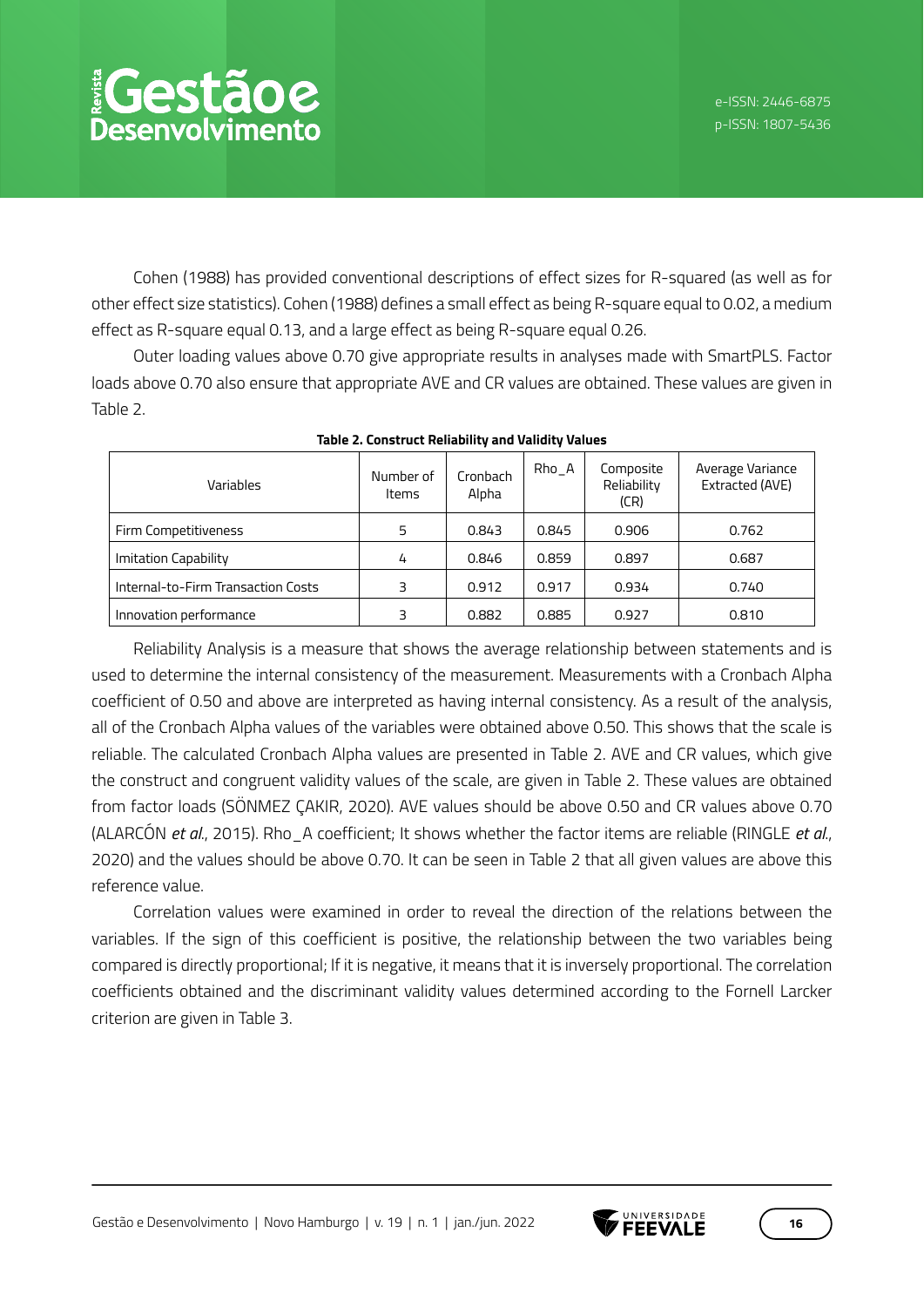| $\frac{1}{2}$ | SSLETOR. |                        |
|---------------|----------|------------------------|
|               |          | <b>Desenvolvimento</b> |

|             | Fornell-Larcker Criterion |          |             |       | Heterotrait-Monotrait Ratio (HTMT) |       |             |
|-------------|---------------------------|----------|-------------|-------|------------------------------------|-------|-------------|
|             | FC                        | IC       | <b>IFTC</b> | IP    | FC<br>IC                           |       | <b>IFTC</b> |
| FC          | 0.873                     |          |             |       |                                    |       |             |
| IC          | $0.620*$                  | 0.829    |             |       | 0.728                              |       |             |
| <b>IFTC</b> | $0.551*$                  | $0.554*$ | 0.860       |       | 0.627                              | 0.624 |             |
| IP          | $0.496*$                  | $0.615*$ | $0.684*$    | 0.900 | 0.570                              | 0.710 | 0.756       |

#### **Table 3. Correlations and Discriminant Validity Values**

The bold expressions in Table 3 give the discriminant validity of the related variable according to the Fornell-Larcker criterion. The row and column with these dark values must be the largest values. When viewed in the Fornell-Larcker column, the dark value is the largest value and according to this criterion, discriminant validity is provided. The expressions with \* in the table give the correlation coefficients, and these coefficients were obtained as significant at the 0.01 significance level. It is desired that the results obtained for the columns where the Heterotrait-Monotrait Ratio (HTMT) values of Table 3 are given should not be greater than 0.90 (GOLD *et al*., 2001). Values greater than 0.90 indicate that discriminant validity cannot be achieved. It can be said that these values are within the reference ranges defined in the literature and thus have validity.

| н.             | <b>Paths</b>                                                                 | Path<br><b>Coefficient</b> | <b>T</b> Statistics | <b>P</b> Values | <b>Decision</b> |
|----------------|------------------------------------------------------------------------------|----------------------------|---------------------|-----------------|-----------------|
| H1             | Imitation Capability $\rightarrow$ Internal-to-Firm Transaction Costs        | 0.455                      | 5.569               | 0.000           | Accept          |
| H <sub>2</sub> | Imitation Capability $\rightarrow$ Innovation Performance                    | 0.554                      | 6.917               | 0.000           | Accept          |
| H3             | Imitation Capability $\rightarrow$ Firm Competitiveness                      | 0.341                      | 3.277               | 0.001           | Accept          |
| Η4             | Internal-to-Firm Transaction Costs $\rightarrow$ Innovation Perfor-<br>mance | 0.298                      | 2.963               | 0.003           | Accept          |
| <b>H5</b>      | Internal-to-Firm Transaction Costs $\rightarrow$ Firm Competitive-<br>ness   | 0.495                      | 6.644               | 0.000           | Accept          |

#### **Table 4. Path coefficients and test results for hypotheses**

All of the Path Coefficient values were positive. This indicates that all hypotheses are correctly established. However, first of all, it is necessary to check whether the results are statistically significant. If the test statistic values obtained from the significance tests are greater than 1.96 (5% level), the relationships are significant. All t statistics values greater than 1.96 were obtained. In addition, since the P-values are less than 0.05, all of the hypotheses are acceptable.

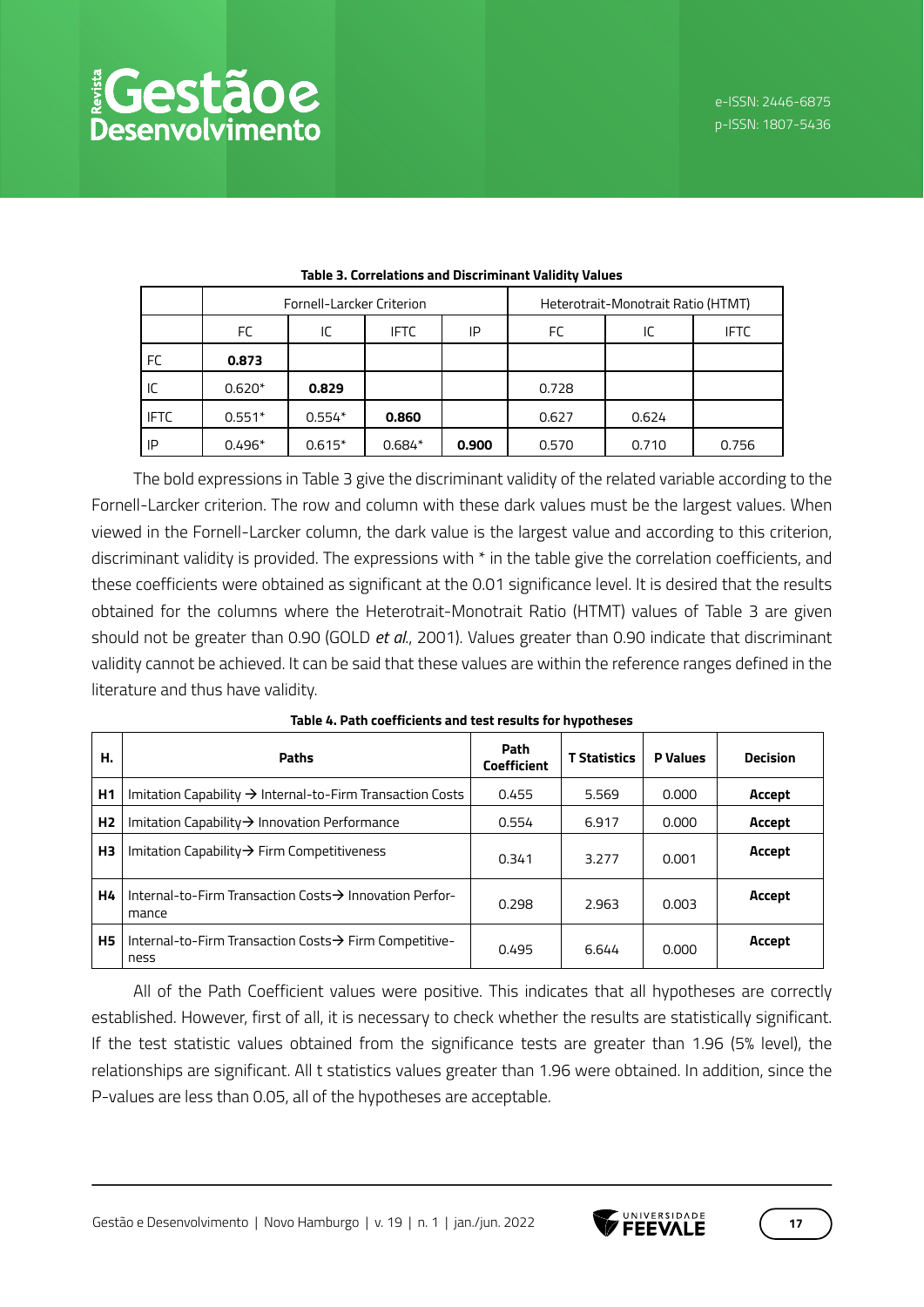By examining the mediator variable analysis, the Specific Indirect Effect results from SmartPLS are given in Table 5.

| н.             | <b>Paths</b>                         | <b>Original Sample</b> | <b>Standard Deviation</b> | T Stat. | P value | <b>Decision</b> |  |  |  |  |
|----------------|--------------------------------------|------------------------|---------------------------|---------|---------|-----------------|--|--|--|--|
| H <sub>6</sub> | $IC \rightarrow IFTC \rightarrow IP$ | 0.099                  | 0.031                     | 3.194   | 0.000   | Accept          |  |  |  |  |
| H7             | $IC \rightarrow IFTC \rightarrow FC$ | 0.196                  | 0.064                     | 3.063   | 0.000   | Accept          |  |  |  |  |

#### **Table 5. Mediation Effect Results (a) Path Coefficient**

The Path Coefficient results for the Mediation Effect are given in Table 5. The presence of the mediation effect was tested with the first table. According to the path results obtained, the mediation effect hypotheses between H6-H7 were accepted. The size of the mediation effect is given in Table 6. VAF value value is used for mediation effect size. VAF measured value Nitzl *et al*. (2016) is a method suggested, and according to the method, the ratio of the indirect effect to the total effect gives the mediator effect size.

#### **Table 6. Mediation Effect Results (b) Effect Sizes**

| н.        | Paths                                | (a)   | (Ы)   | (c)   | <b>VAF</b> | <b>Decision</b> |
|-----------|--------------------------------------|-------|-------|-------|------------|-----------------|
| <b>H6</b> | $IC \rightarrow IFTC \rightarrow IP$ | 0.455 | 0.298 | 0.554 | 0.23       | Partial         |
| <b>H7</b> | $IC \rightarrow IFTC \rightarrow FC$ | 0.455 | 0.495 | 0.341 | 0.40       | Partial         |

If VAF values are below 20%, zero mediator effect is mentioned, while VAF value between 20% and 80% is partial and more than 80% means full mediator effect (HAIR *et al*., 2016). According to the obtained VAF results, partial mediation effect was revealed.

## **4 DISCUSSIONS**

Chandler (1990) revealed that organizations, especially those who are successful against their competitors, can fall into the trap of their own success and stagnate, always using the same strategy and the same competencies. The only way out of this capture is to develop dynamic capabilities that will provide a long-term competitive advantage (BREZNIK; LAHOVNIK, 2016). One such ability is the capacity to imitate (theoretically defined as the potential to imitate). There are different opinions about the effect of the current competition intensity on the firm performance, particularly in the markets in which companies operate (ANDREVSKI *et al*., 2014; AHMED; AFZA, 2019; KANKAM-KWARTENG *et al*., 2019; MATHUR *et al*., 2021). Neoclassical economic theory assumes that competition is important for markets to operate more effectively. It connects companies operating in active markets to their ability

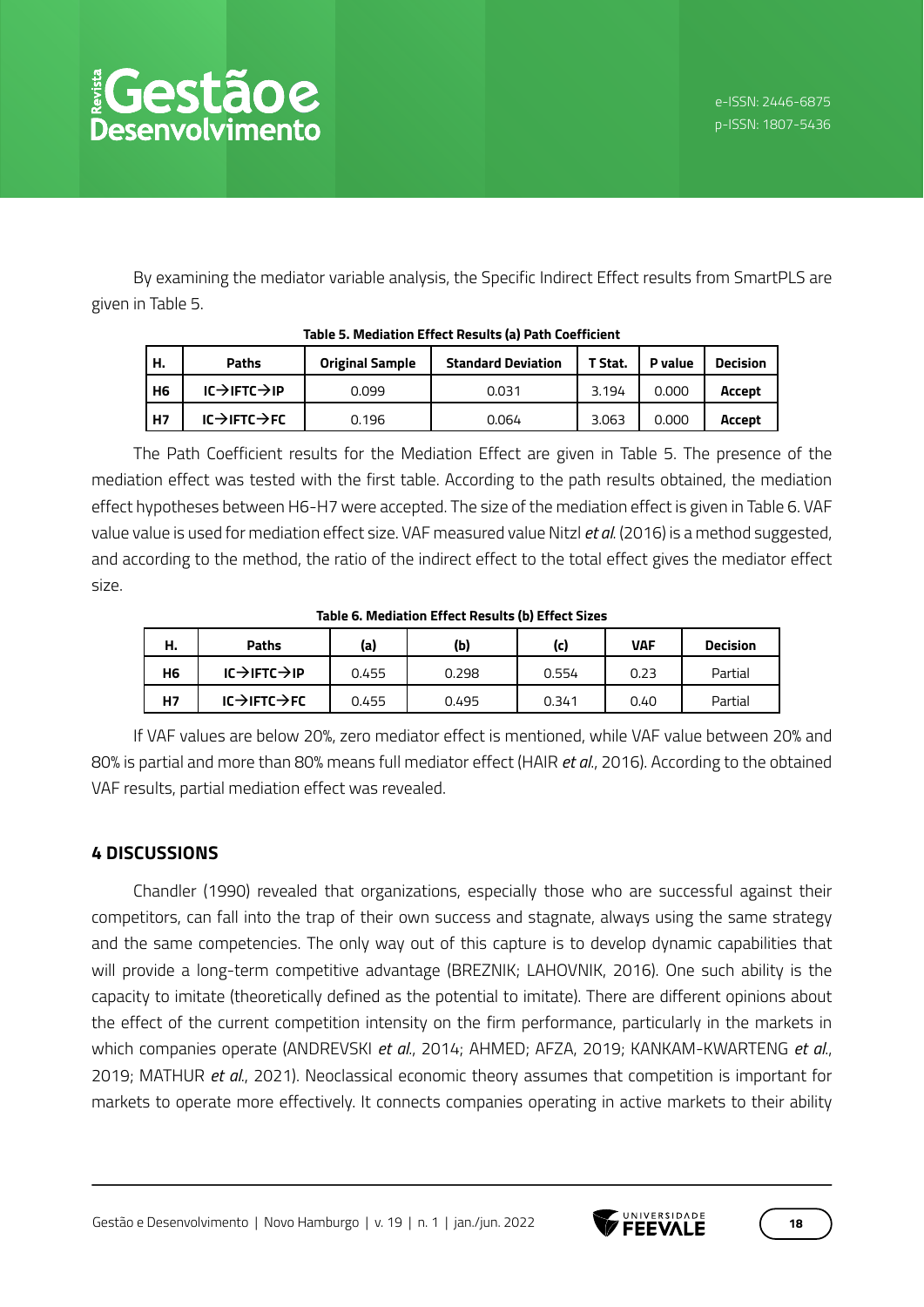## *<u>EGestãoe</u>* Desenvolvimento

to competition and states that competition will provide strong incentives for companies to reduce their costs and improve their production. Thus, the view in neoclassical economic theory is that competition provides incentives for firms to invest in innovation (DELIGÖNÜL; ÇAVUŞGIL, 1997), and the purpose of companies in the development of innovation or new products and product differentiation is to protect themselves against the intensity of competition or to gain market power (LONKAR; GUPTE, 2017). According to this view, companies are expected to have higher performance in competitive markets, as they have stronger incentives to use their resources effectively. For example, Li *et al*. (2015) grouped the transaction costs factors that the project owner may have to bear in four categories: owner, project contractor, transaction environment, and project efficiency. Transaction costs also have an indirect effect in the uncertainty environment. In order to reduce transaction costs, it is necessary to manage risk management effectively, to clearly define the scope of the work, and to harmonize the relations (GUO *et al*., 2016; LI *et al*., 2013). In addition, in reducing transaction costs, it is stated that it is effective in concepts such as leadership, correct decision making, effective communication and technical competence (LI *et al*., 2013). Since the monopolistic market or low level of competition does not provide a strong incentive for firms to improve their techniques, firm performances are expected to be relatively low. For instance, Arrow's (1962) arguments also support stronger incentives to reduce costs in highly competitive markets. Thus, Arrow (1962) argues that inventions are commercialized by paying appropriate copyright and protection of intellectual property rights; furthermore, competitive markets provide a stronger incentive to innovate to reduce costs than markets with monopolistic features on the assumption. Accordingly, there is less incentive to make costly innovations or develop new products in low competition markets. As well, pre-invention monopolistic power is a strong preventive or deterrent factor for further inventions. These models, which predict that competition positively affects firm performance, are based on the idea that monopolistic rents give managers the opportunity to slack off. Accordingly, there is information asymmetry and subjective risk between company managers and owners. Investments in innovation, which are thought to affect firm performance, are also assumed to be dependent on the decisions of firm managers with low effort expenditure tendency (MANOGNA; MISHRA, 2021). It is thought that the level of competition will affect the executive effort and thus the firm performance. That is to say, while intense competition causes managers to increase their effort and thus higher firm performance, monopolistic markets with low competitive pressure cause company managers to show less effort, more lag, and therefore lower firm performance. Firms are also expected to have a higher risk of bankruptcy in markets with more intense competition. Therefore, in competitive markets, managers need to make more intense efforts to avoid bankruptcy and in these markets, lower rates of slacking are expected.

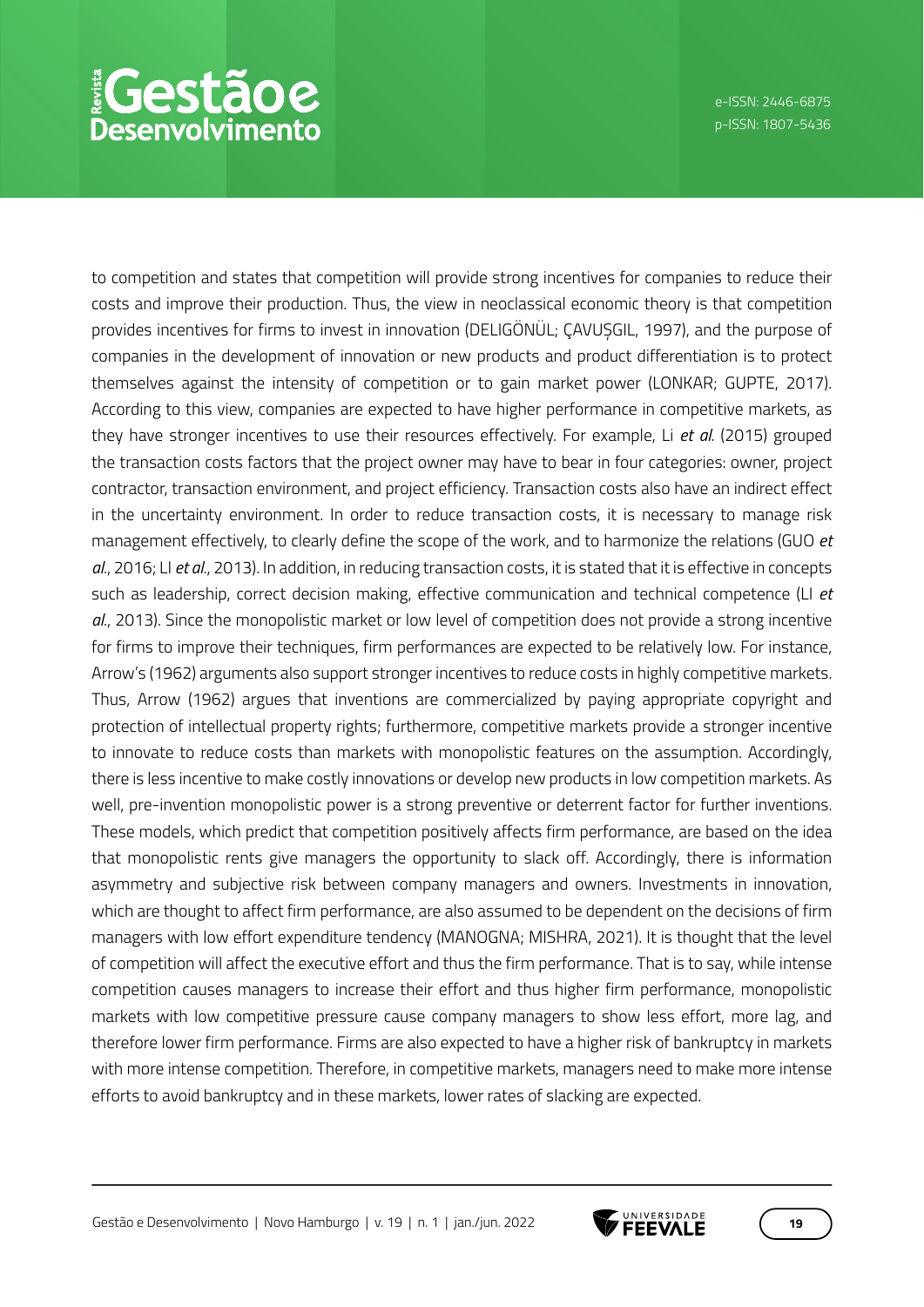#### **5 CONCLUSION**

All studies conducted in the field of innovation consider innovation as an undeniable requirement for businesses. Globalization, technological developments, compulsory or strategic changes in business structures are a driving force for businesses to innovate. The fact that competition in every sector takes a global dimension requires innovation. In addition, in today's business world, businesses should implement innovation activities in order to maintain their competitive structure and be sustainable in the face of the changing market structure and the diversification of customer needs. However, innovation needs to be perceived as a process and managed professionally for successful implementation. Firms have to compete in order to maintain their presence in the sectors in which they do business and to avoid sharp declines in their trade volumes. Especially, technology-oriented companies do not have the luxury of being left behind against rival companies, as they must constantly improve themselves. Therefore, one of the most important ways to get ahead in competition is innovation. Firms know that innovation is important to grow and gain competitive advantage, and the distribution of this competitive knowledge within the company helps the employees to contribute to the innovation process. In addition to closely monitoring the products developed by competitors, the in-house transaction costs must be properly managed to duplicate the properties of these developed products, while also avoiding a loss of market share in the sector involves correctly determining needs and expectations. For this, it is necessary to follow the sector closely and forecast the future, evaluating information gathered from competitors and the market and gaining a competitive advantage by facilitating strategic development. For this process, each company needs to collect data from the industry and reflect this data onto their products. Considering the research results, imitation capability and internal-to-firm transaction costs have positive effects on innovation performance and firm competitiveness. At the same time, the variable effect of internal-to-firm transaction costs mediator also has a positive effect. This situation shows that companies competing in the world of technology feed on each other in order to produce better products thereby strengthening the assumption that companies are affected by each other in order for imitator talent to positively affect innovation. Therefore, we must understand that Competition is the main source of knowledge that will feed creative ideas. The fact that companies are influenced by each other in product development while producing R&D and innovation policies, and at the same time they develop their products with the knowledge they gathered from the market can also be supported by the data obtained from research results. Reasons, such as the development of the industry of many countries in the world, the development of information technologies, and the easier access to knowledge has caused scientific and technological developments to be insufficient, especially in international commercial competition. It is certain that the development

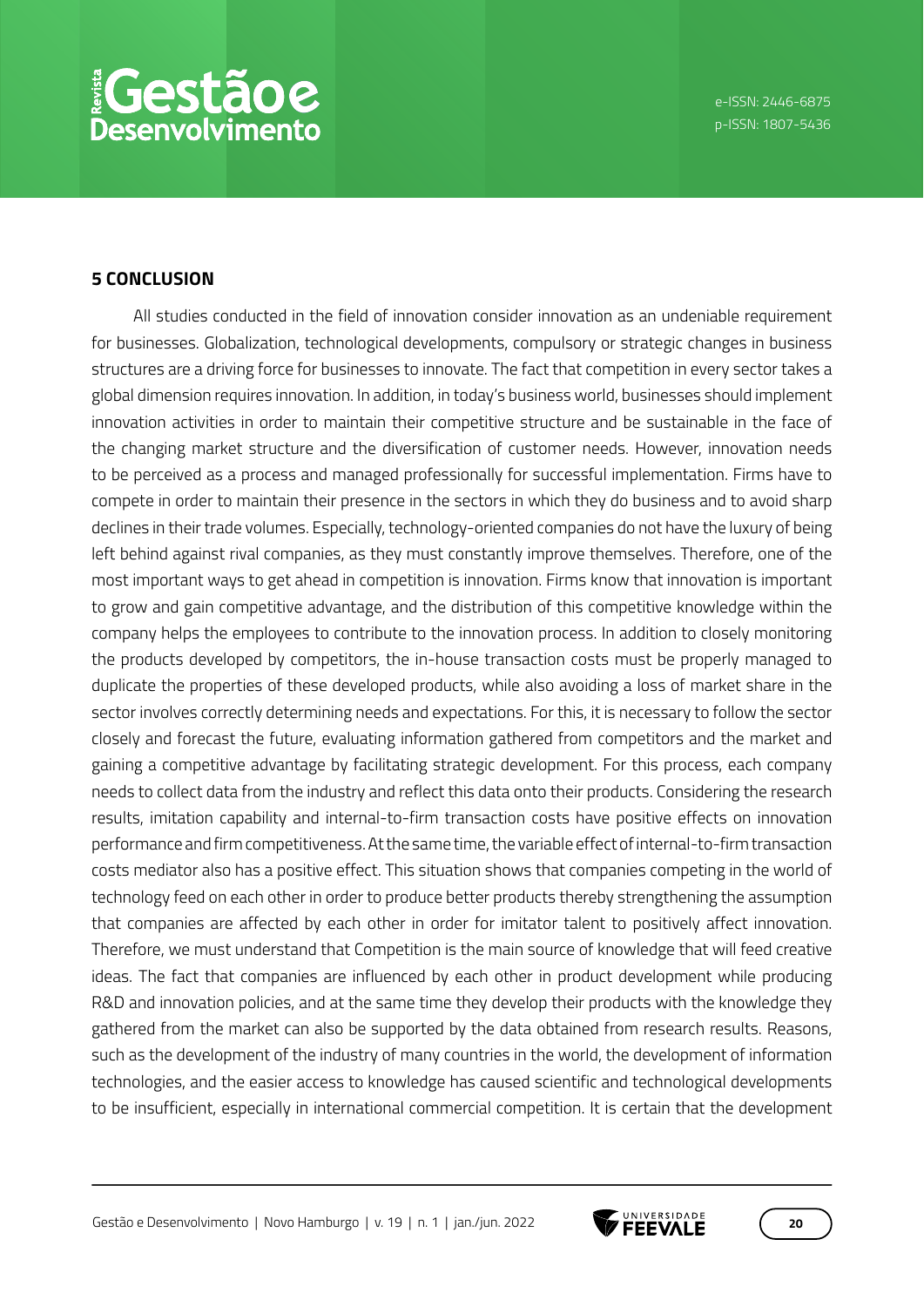# *<u> ¡Gestãoe</u>* esenvolvimento

of science and technology is critical, but it is now necessary to turn these developments into commercial success. According to Porter (1980), countries can gain sustainable competitive power in the global market with innovation, and companies can *only* gain a competitive advantage with innovation: Porter finds that "a country's economy cannot be competitive unless its firms are competitive." In short, innovation is an indicator of a country's competitive position, and country-specific academic studies on innovation are a reflection of the innovation activities carried out in that country and the interest in innovation.

## **REFERENCES**

AHMED, N.; AFZA, T. Capital structure, competitive intensity and firm performance: evidence from Pakistan. **Journal of Advances in Management Research**, v. 16, n. 5, p. 796-813, 2019. Doi: https://doi. org/10.1108/JAMR-02-2019-0018.

AL-JININI, D. K.; DAHIYAT, S. E.; BONTIS, N. Intellectual capital, entrepreneurial orientation, and technical innovation in small and medium‐sized enterprises. **Knowledge and Process Management**, v. 26, n. 2, p. 69-85, 2019.

ALARCÓN, D.; SÁNCHEZ, J. A.; DE OLAVIDE, U. Assessing convergent and discriminant validity in the ADHD-R IV rating scale: User-written commands for Average Variance Extracted (AVE), Composite Reliability (CR), and Heterotrait-Monotrait ratio of correlations (HTMT). **Spanish STATA meeting**, vol. 39, Universidad Pablo de Olavide, 2015.

AMARA, N.; LADRY, R.; DOLERAUX, D. Patterns Of Innovation In Knowledge Intensive Business Services. **The Service Industries Journal**, v. 29, n. 4, p. 407-430, 2009.

ANDREVSKI, G.; RICHARD, O. C.; SHAW, J. D.; FERRIER, W. J. Racial diversity and firm performance: The mediating role of competitive intensity. **Journal of Management**, v. 40, n. 3, p. 820-844, 2014.

ANDREWS, K. **The Concept of Corporate Strategy**. Homewood: Dow Jones-Irwin, 1971.

ANSOFF, H. I.; ANDREWS, K. The concept of corporate strategy. **Revista de Ciencias Administrativas y Sociales**, v. 19, n. 35, p. 167-169, 1987.

ANTONELLI, C.; CRESPI, F.; SCELLATO, G. Internal and external factors in innovation persistence. **Economics of Innovation and New Technology**, v. 22, n. 3, p. 256-280, 2013.

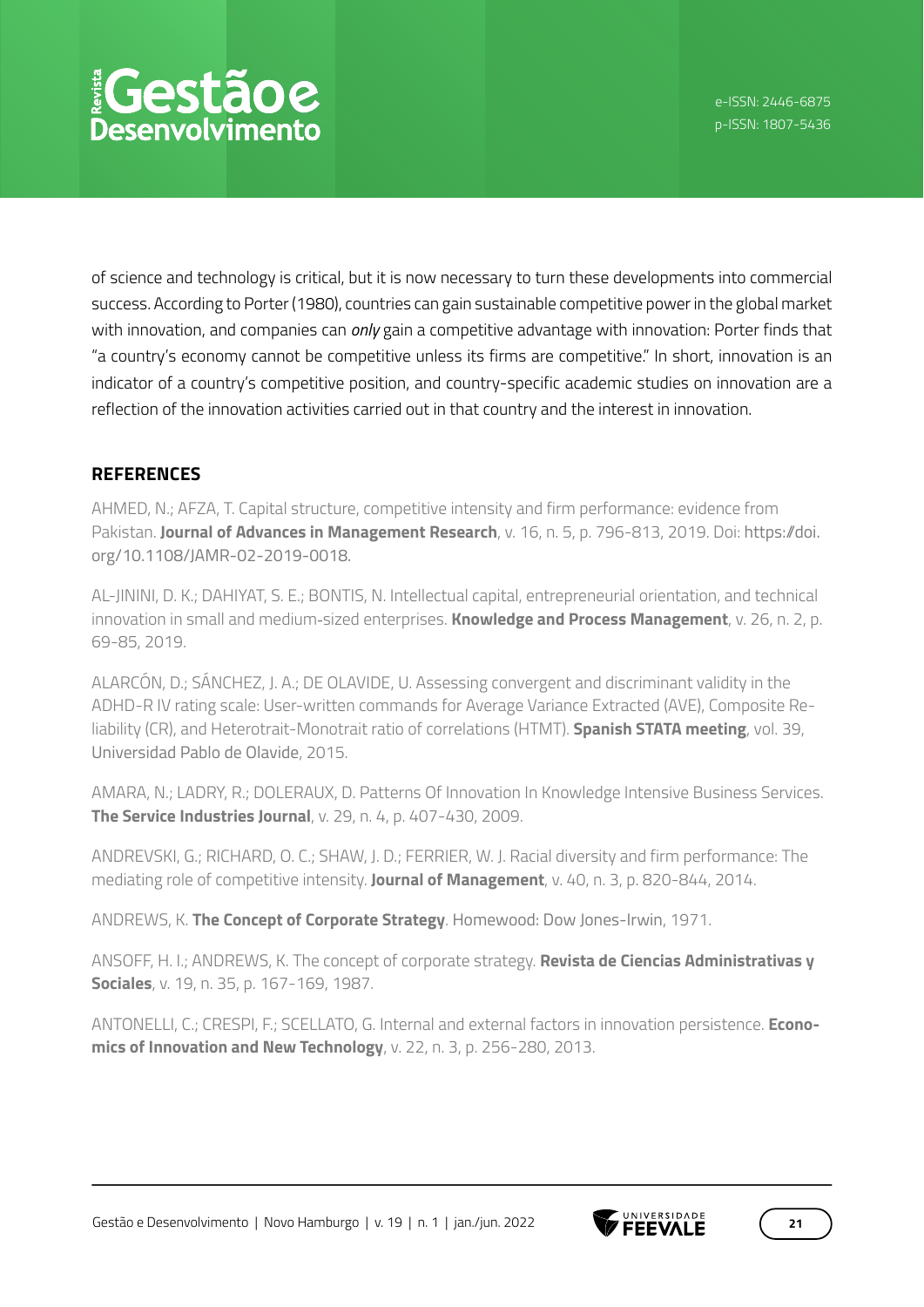ANZOLA-ROMÁN, P.; BAYONA-SÁEZ, C.; GARCÍA-MARCO, T. Organizational innovation, internal R&D and externally sourced innovation practices: Effects on technological innovation outcomes. **Journal of Business Research**, v. 91, p. 233-247, 2018.

ARGYRES, N. S.; BIGELOW, L. Does transaction misalignment matter for firm survival at all stages of the industry life cycle? **Management Science**, v. 53, n. 8, p. 1332–1344, 2007.

ARGYRES, N. S.; ZENGER, T. Capabilities, transaction costs, and firm boundaries. **Organization Science**, v. 23, n. 6, p. 1643–1657, 2012.

ARROW, K. Economic Welfare and the Allocation of Resources for Invention. *In*: A Report of the National Bureau of Economic Research (org.). **The Rate and Direction of Inventive Activity:** Economic and Social Factors. Massachusetts, 1962.

ARSHAD, A.; YAZDANIFARD, R. Investigative synopsis of Sony Inc.'s strategic management issues/failures and how to overcome them. **International Journal of Management, Accounting and Economics**, v. 4, n. 9, p. 917-936, 2017.

AUDRETSCH, D. B.; BELITSKI, M. The role of R&D and knowledge spillovers in innovation and productivity. **European Economic Review**, v. 123, p. 1-24, 2020.

BALDACCHINO, P. J.; CAMILLERI, A.; SCHEMBRI, B.; GRIMA, S.; THALASSINOS, Y. E. Performance evaluation of the board of directors in listed companies: A small state perspective. **International Journal of Finance, Insurance and Risk Management**, v. 10, n. 1, p. 99-119, 2020.

BARNEY, J. Firm Resources and Sustained Competitive Advantage. **Journal of Management**, v. 17, n. 1, p. 99-120, 1991.

BARNEY, J. B.; LEE, W. Multiple considerations in making governance choices: Implications of transaction cost economics, real option theory, and knowledge-based theories of the firm. *In*: N. J. Foss & V. Mahnke (Eds.). **Competence, governance, and entrepreneurship**. New York, NY: Oxord University Press on Demand, 2000.

BELTRÁN, H. C.; GULC, A. Business culture of corporate giant – a case study of Google company. **Akademia Zarządzania**, v. 5, n. 1, p. 167-176, 2021.

BIABANI, M.; YAGHOOBNEZHAD, A.; LASHGARI, Z.; HEIDARPOOR, F. Disclosure and firm ranking based on the the Vigeo model of social responsibility and its relationship with financial performance criteria. **International Journal of Finance & Managerial Accounting**, v. 5, n. 20, p. 169-181, 2021.

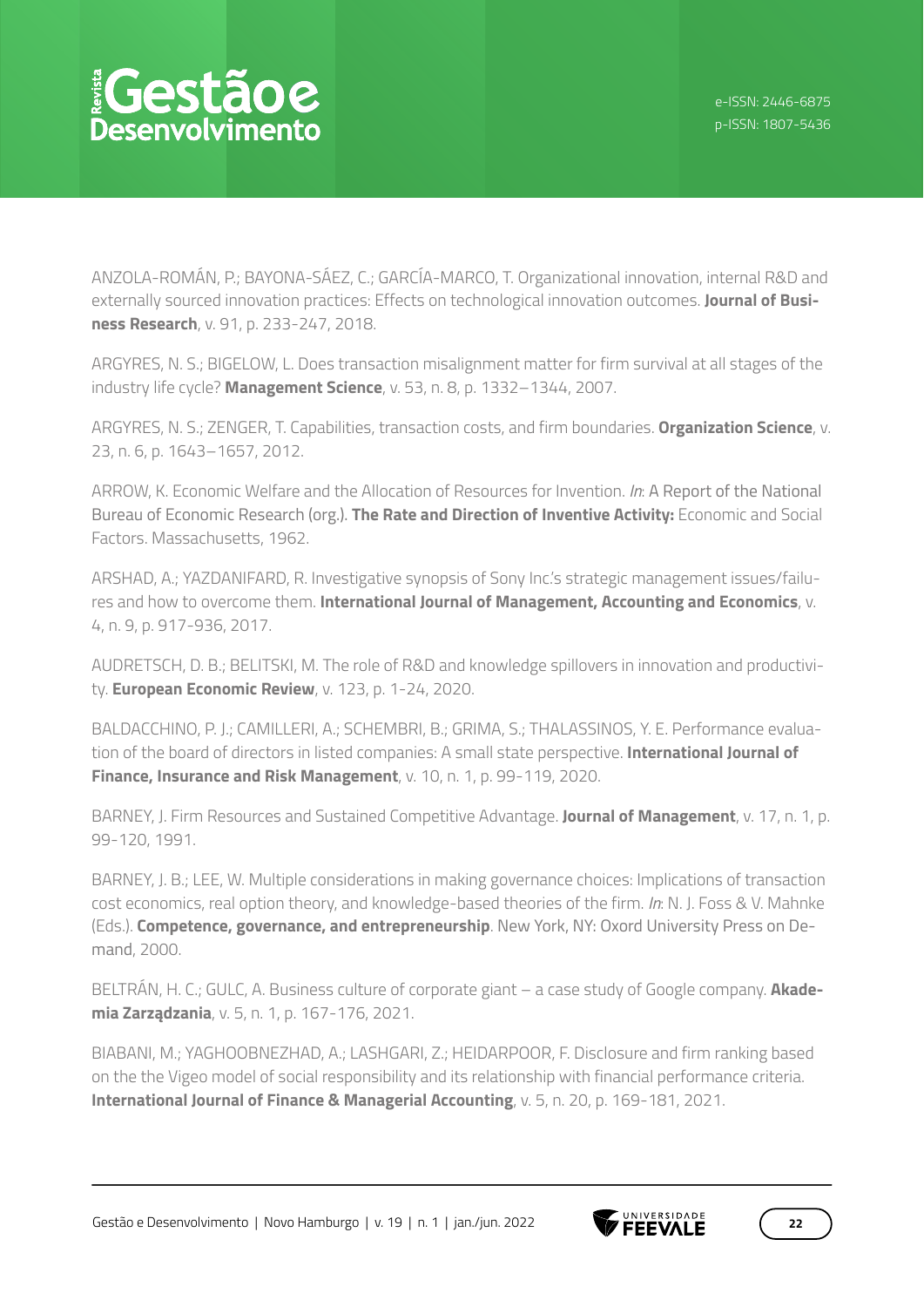BIEMANS, W. G. Managing innovation within networks. **Routledge**, 2018.

BORODIN, A.; SHASH, N.; PANAEDOVA, G.; FRUMINA, S.; MITYUSHINA, I. The impact of the publication of non-financial statements on the financial performance of companies with the identification of interpectoral features. **Entrepreneurship and Sustainability Issues**, v. 7, n. 2, p. 1666-1685, 2019.

BREZNIK, L.; LAHOVNIK, M. Dynamic capabilities and competitive advantage: Findings from case studies. **Management: journal of contemporary management issues**, v. 21 (Special issue), p. 167-185, 2016.

BUVIK, A.; JOHN, G. When does vertical coordination improve industrial purchasing relationships? **Journal of Marketing**, v. 64, n. 4, p. 52-64, 2000.

CHANDLER, A. D. **Strategy and structure:** Chapters in the history of the industrial enterprise, vol. 120. MIT press, 1990.

COASE, R. H. The nature of the firm. **economica**, v. 4, n. 16, p. 386-405, 1937.

COHEN, J. **Statistical Power Analysis for the Behavioral Sciences, 2nd Edition**. Mahwah, NJ: Lawrence Erlbaum, 1988.

COOPER, R. G. The drivers of success in new-product development. **Industrial Marketing Management**, v. 76, p. 36-47, 2019.

CROSBY, M. Patents, innovation and growth. **Economic Record**, v. 76, n. 234, p. 255-262, 2000.

CROWLEY, F. Product and service innovation and discontinuation in manufacturing and service firms in Europe. **European Journal of Innovation Management**, v. 20, n. 2, p. 250-268, 2017. Doi: https://doi. org/10.1108/EJIM-03-2016-0027.

DAMANPOUR, F.; GOPALAKRISHNAN, S. Organizational adaptation and innovation: The dynamics of adopting innovation types. *In*: **The dynamics of innovation**. Berlin: Springer, 1999.

DANNEELS, E. The process of technological competence leveraging. **Strategic management journal**, v. 28, n. 5, p. 511-533, 2007.

DE BEULE, F.; VAN BEVEREN, I. Does firm agglomeration drive product innovation and renewal? An application for Belgium. **Tijdschrift voor economische en sociale geografie**, v. 103, n. 4, p. 457-472, 2012.

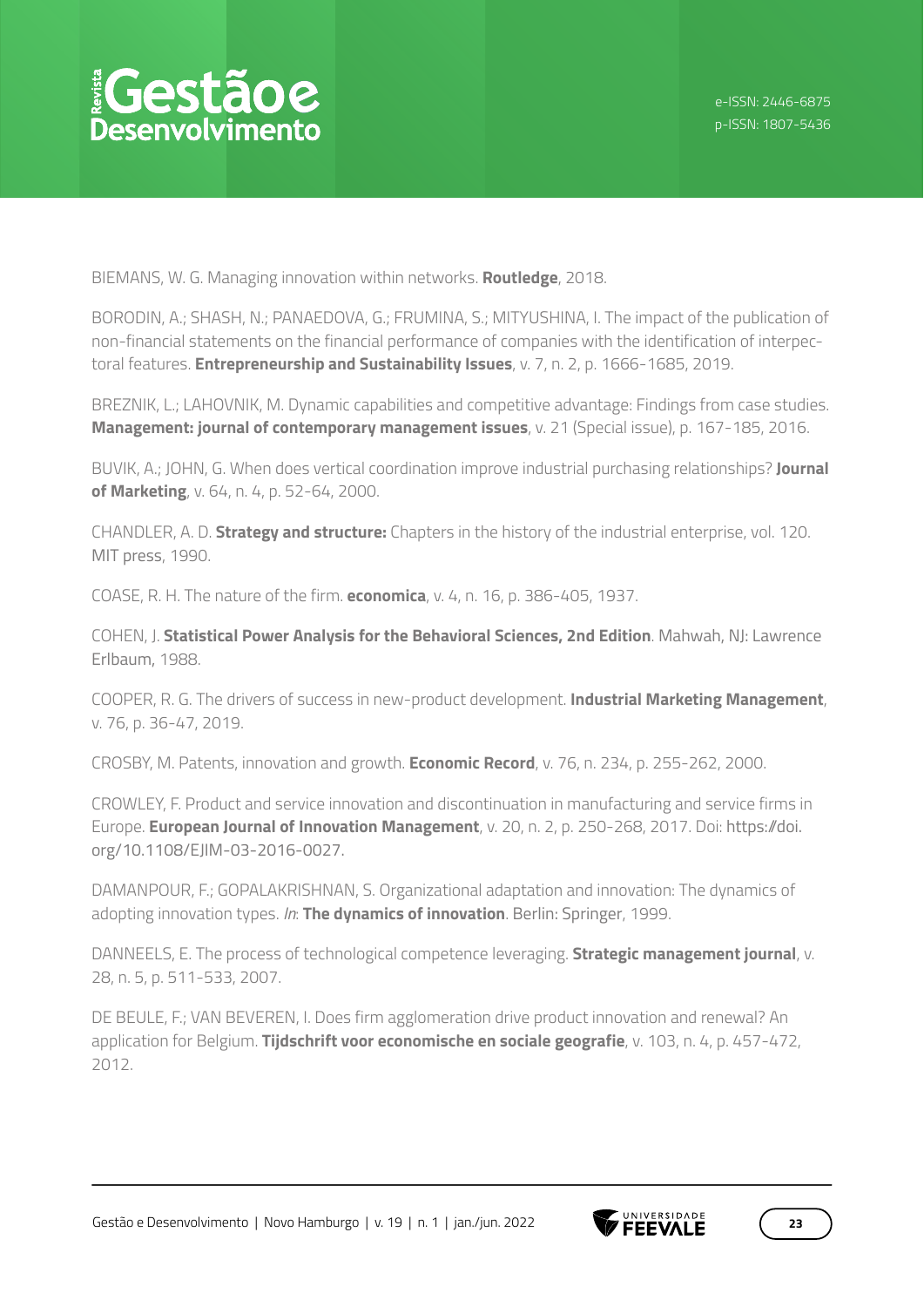DELIGÖNÜL, Z. S.; ÇAVUŞGIL, S. T. Does the comparative advantage theory of competition really replace the neoclassical theory of perfect competition? **Journal of Marketing**, v. 61, n. 4, p. 65-73, 1997.

EISENHARDT, K. M. Paradox, spirals, ambivalence: The new language of change and pluralism. **Academy of Management Review**, v. 25, p. 703-705, 2000.

ESTIASIH, S. P. Measurement of Cooperative Performance with the Balance Scorecard Analysis Approach. **International Journal of Economics, Business and Accounting Research (IJEBAR)**, v. 5, n. 2, p. 180- 195, 2021.

FERREIRA, J.; COELHO, A.; MOUTINHO, L. Dynamic capabilities, creativity and innovation capability and their impact on competitive advantage and firm performance: The moderating role of entrepreneurial orientation. **Technovation**, v. 92, p. 1-18, 2020.

GEYSKENS, I.; STEENKAMP, E. J. B.; KUMAR, N. Make, buy, or ally: A transaction cost theory meta-analysis. **Academy of Management Journal**, v. 49, n. 3, p. 519-543, 2006.

GODOE, H. Innovation regimes, R&D and radical innovations in telecommunications. **Research Policy**, v. 29, n. 9, p. 1033-1046, 2000.

GOLD, A. H.; MALHOTRA, A.; SEGARS, A. H. Knowledge management: an organizational capabilities perspective. **Journal of Management Information Systems**, v. 18, n. 1, p. 185-214, 2001.

GOURVILLE, J. T. The curse of innovation: A theory of why innovative new products fail in the marketplace. **HBS Marketing Research Paper**, v. 5-6, p. 1-36, 2005.

GRANT, R. Prospering in dynamically-competitive environments: Organizational capability as knowledge creation. **Organization Science**, v. 7, p. 375-387, 1996.

GULBRANDSEN, B.; LAMBE, C. J.; SANDVIK, K. Firm boundaries and transaction costs: The complementary role of capabilities. **Journal of Business Research**, v. 78, p. 193-203, 2017.

GUO, L.; LI, H.; LI, P.; ZHANG, C. Transaction costs in construction projects under uncertainty. **Kybernetes**, v. 45, n. 6, p. 866-883, 2016.

HAIR JR, J. F.; SARSTEDT, M.; MATTHEWS, L. M.; RINGLE, C. M. Identifying and treating unobserved heterogeneity with FIMIX-PLS: part I–method. European Business Review, v. 28, n. 1, p. 63-76, 2016. Doi: https://doi.org/10.1108/EBR-09-2015-0094.

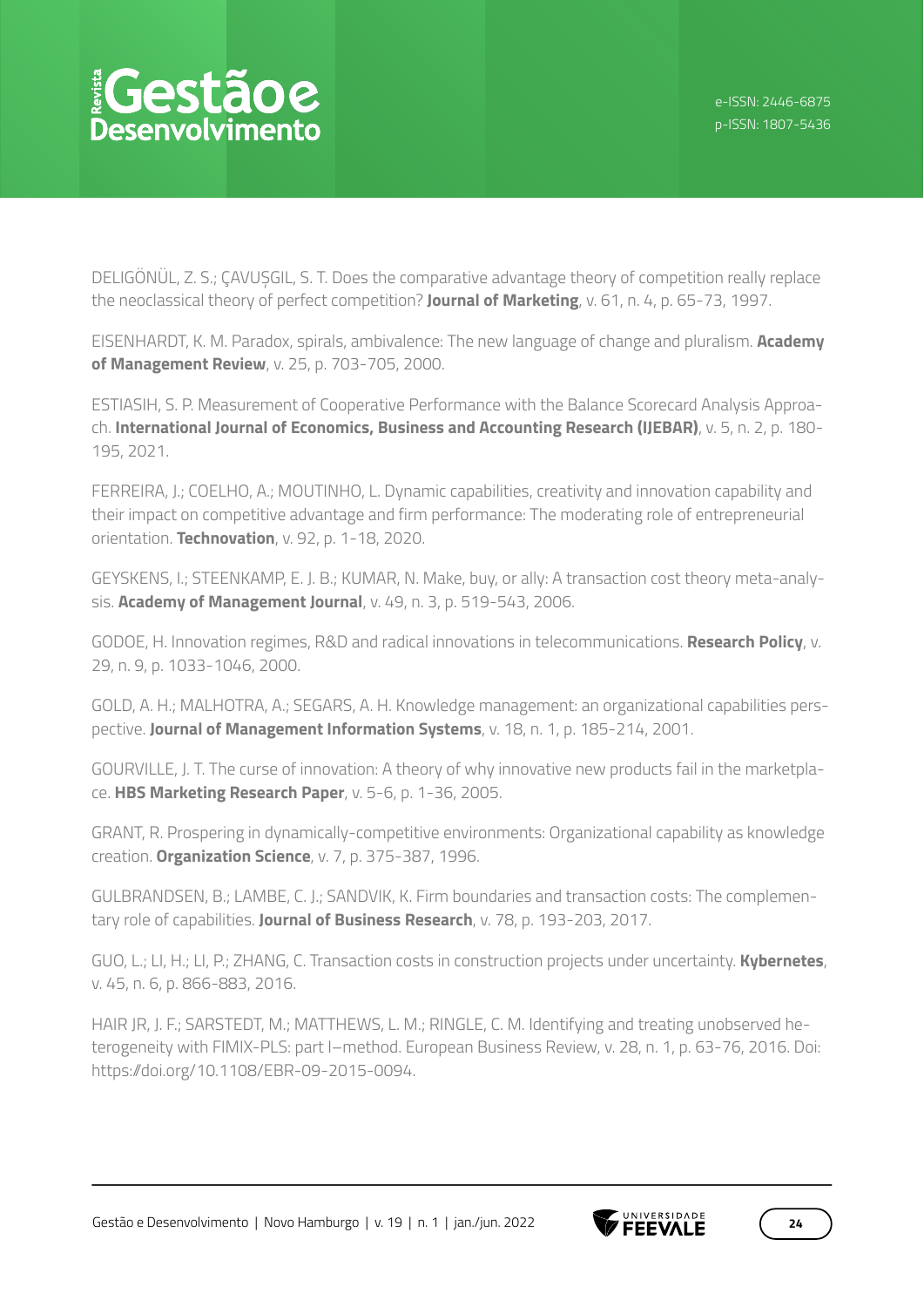HAMEL G.; PRAHALAD C.K. **Competing for the future**. Boston, MA: Harvard Business School Press, 1994.

HAMEL, G.; PRAHALAD, C. K. Strategy as stretch and leverage. **Harvard business review**, v. 71, n. 2, p. 75-84, 1993.

HASEEB, M.; HUSSAIN, H. I.; KOT, S.; ANDRONICEANU, A.; JERMSITTIPARSERT, K. Role of social and technological challenges in achieving a sustainable competitive advantage and sustainable business performance. **Sustainability**, v. 11, n. 14, 1-23, 2019.

HENDERSON, R.; COCKBURN, I. Scale, scope, and spillovers: The determinants of research productivity in drug discovery. **The Rand journal of economics**, v. 27, n. 1, p. 32-59, 1996.

HOLAHAN, P. J.; SULLIVAN, Z. Z.; MARKHAM, S. K. Product development as core competence: How formal product development practices differ for radical, more innovative, and incremental product innovations. **Journal of Product Innovation Management**, v. 31, n. 2, p. 329-345, 2014.

HUANG, D.; CHEN, S.; ZHANG, G.; YE, J. Organizational forgetting, absorptive capacity, and innovation performance. **Management Decision**, v. 56, n. 1, p. 87-104, 2018. Doi: https://doi.org/10.1108/MD-03- 2017-0200.

HULLAND, J. Use of partial least squares (PLS) in strategic management research: A review of four recent studies. **Strategic management journal**, v. 20, n. 2, p. 195-204, 1999.

IVANAJ, V.; FRANZIL, Y. M. Outsourcing logistics activities: a transaction cost economics perspective. *In*: XVème Conférence Internationale de Management Stratégique, Annecy (AIMS). **Anais [...]**. Genebra, 2006.

KAHN, K. B. Understanding innovation. **Business Horizons**, v. 61, n. 3, p. 453-460, 2018.

KANKAM-KWARTENG, C.; OSMAN, B.; DONKOR, J. Innovative low-cost strategy and firm performance of restaurants: The moderation of competitive intensity. **Asia Pacific Journal of Innovation and Entrepreneurship**, v. 13, n. 3, p. 266-281, 2019. Doi: https://doi.org/10.1108/APJIE-05-2018-0034.

KARINGITHI, M. G.; AOSA, E.; OGOLLAH, K.; NJIHIA, J. Strategy typology, organizational factors and performance of freight forwarding companies in Kenya. **DBA Africa Management Review**, v. 10, n. 1, p. 1-10, 2020.

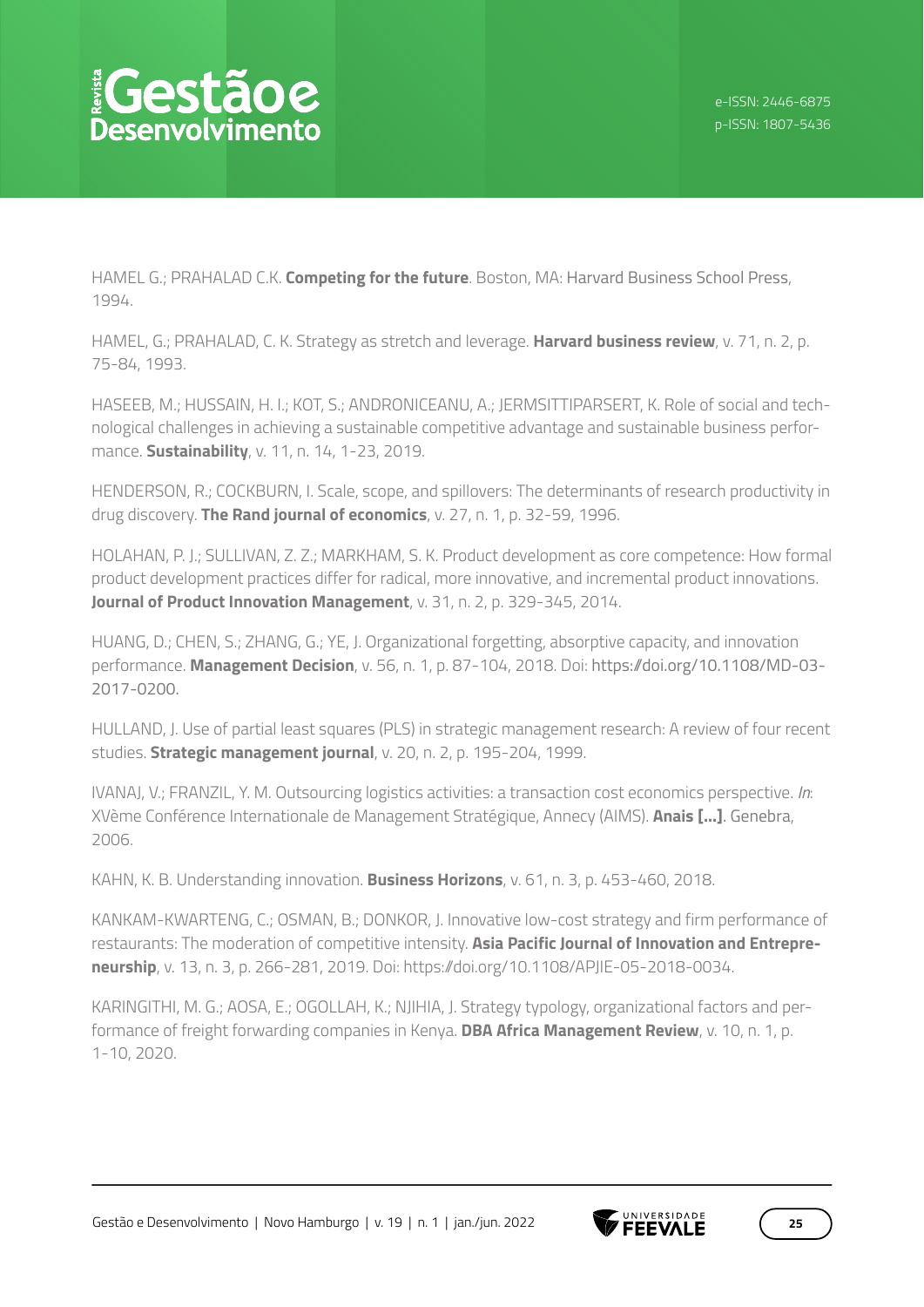KOOHANG, A.; PALISZKIEWICZ, J.; GOLUCHOWSKI, J. The impact of leadership on trust, knowledge management, and organizational performance: A research model. **Industrial Management & Data Systems**, v. 117, n. 3, p. 521-537, 2017. Doi: https://doi.org/10.1108/IMDS-02-2016-0072.

LANDEWEERD, M.; SPIL, T.; KLEIN, R. The success of Google search, the failure of Google health and the future of Google plus. *In*: **International Working Conference on Transfer and Diffusion of IT**. Berlin: Springer, 2013.

LEE, R. P.; ZHOU, K. Z. Is product imitation good for firm performance? An examination of product imitation types and contingency factors. **Journal of International Marketing**, v. 20, n. 3, p. 1-16, 2012.

LEVINTHAL, D.; MARCH, J. Myopia of learning. **Strategic Management Journal**, v. 14, p. 95-112, 1993.

LI, H.; ARDITI, D.; WANG, Z. Factors that affect transaction costs in construction projects. **Journal of construction engineering and management**, v. 139, n. 1, p. 60-68, 2013.

LI, H.; ARDITI, D.; WANG, Z. Determinants of transaction costs in construction projects. **Journal of Civil Engineering and Management**, v. 21, n. 5, p. 548-558, 2015.

LONKAR, S.; GUPTE, R. New Product Development and Innovation for Sustainable Profitable Businesses of Indian Small and Medium Scale Industries (SMEs) and Startups. **Indian Journal of Public Health Research & Development**, v. 8, n. 4, p. 993-1000, 2017.

MANOGNA, R. L.; MISHRA, A. K. Does investment in innovation impact firm performance in emerging economies? An empirical investigation of the Indian food and agricultural manufacturing industry. **International Journal of Innovation Science**, v. 13, n. 2, p. 233-248, 2021. Doi: https://doi.org/10.1108/IJIS-07-2020-0104.

MARINHO, A.; SILVA, R. G.; SANTOS, G. Why most university-industry partnerships fail to endure and how to create value and gain competitive advantage through collaboration–a systematic review. **Quality Innovation Prosperity**, v. 24, n. 2, p. 34-50, 2020.

MATHUR, N.; TIWARI, S. C.; RAMAIAH, T. S.; MATHUR, H. Capital structure, competitive intensity and firm performance: an analysis of Indian pharmaceutical companies. **Managerial Finance**, v. 47, n. 9, p. 1357- 1382, 2021. Doi: https://doi.org/10.1108/MF-01-2020-0009.

MEYER, M. W.; GUPTA, V. The performance paradox. **Research in Organizational Behaviour**, v. 16, p. 309-369, 1994.

MILES, J. Tolerance and variance inflation factor. **Wiley StatsRef: Statistics Reference Online**, 2014.

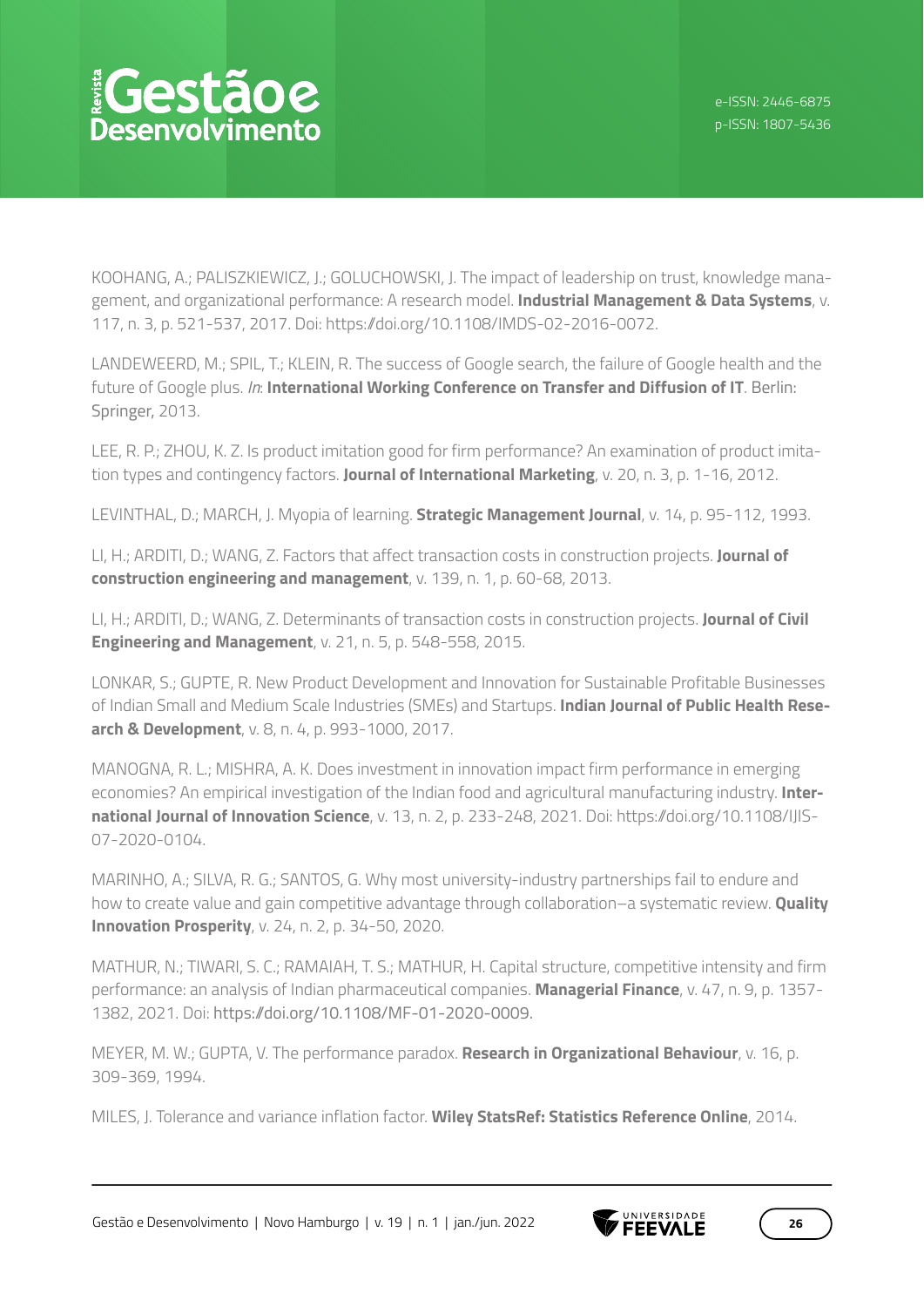MOTHE, C.; THI, T. U. N. The link between non-technological innovations and technological innovation. **European Journal of Innovation Management**, v. 13, n. 3, p. 313-332, 2010. Doi: https://doi. org/10.1108/14601061011060148.

NGUYEN, T. H. H.; NTIM, C. G.; MALAGILA, J. K. Women on corporate boards and corporate financial and non-financial performance: A systematic literature review and future research agenda. **International Review of Financial Analysis**, v. 71, p. 1-24, 2020.

NITZL, C.; ROLDAN, J. L.; CEPEDA, G. Mediation analysis in partial least squares path modeling: Helping researchers discuss more sophisticated models. **Industrial management & data systems**, v. 116, n. 9, p. 1849-1864, 2016. Doi: https://doi.org/10.1108/IMDS-07-2015-0302.

ODURO, S.; NYARKU, K. M. Incremental innovations in Ghanaian SMEs: propensity, types, performance and management challenges. **Asia-Pacific Journal of Management Research and Innovation**, v. 14, n. 1-2, p. 10-21, 2018.

PALAZZESCHI, L.; BUCCI, O.; DI FABIO, A. Re-thinking innovation in organizations in the industry 4.0 scenario: New challenges in a primary prevention perspective. **Frontiers in psychology**, v. 9, n. 30, p. 1-6, 2018.

PENROSE, E. G. **The Theory of the Growth of the Firm**. New York: Wiley, 1959.

PORTER, M. E. **Competitive Strategy:** Techniques for Analyzing Industries and Competitors. New York: Free Press, 1980.

PRAJOGO, D. I.; AHMED, P. K. Relationships between innovation stimulus, innovation capacity, and innovation performance. **R&D Management**, v. 36, n. 5, p. 499-515, 2006.

RINDFLEISCH, A.; HEIDE, J. B. Transaction cost analysis: Past, present, and future applications. **Journal of marketing**, v. 61, n. 4, p. 30-54, 1997.

RINGLE, C. M.; SARSTEDT, M.; MITCHELL, R.; GUDERGAN, S. P. Partial least squares structural equation modeling in HRM research. **The International Journal of Human Resource Management**, v. 31, n. 12, p. 1617-1643, 2020.

RIVA, G.; MARSAN, P. A.; GRASSI, C. (Eds.). **Active ageing and healthy living: a human centered approach in research and innovation as source of quality of life** (Vol. 203). IOS press, 2014.

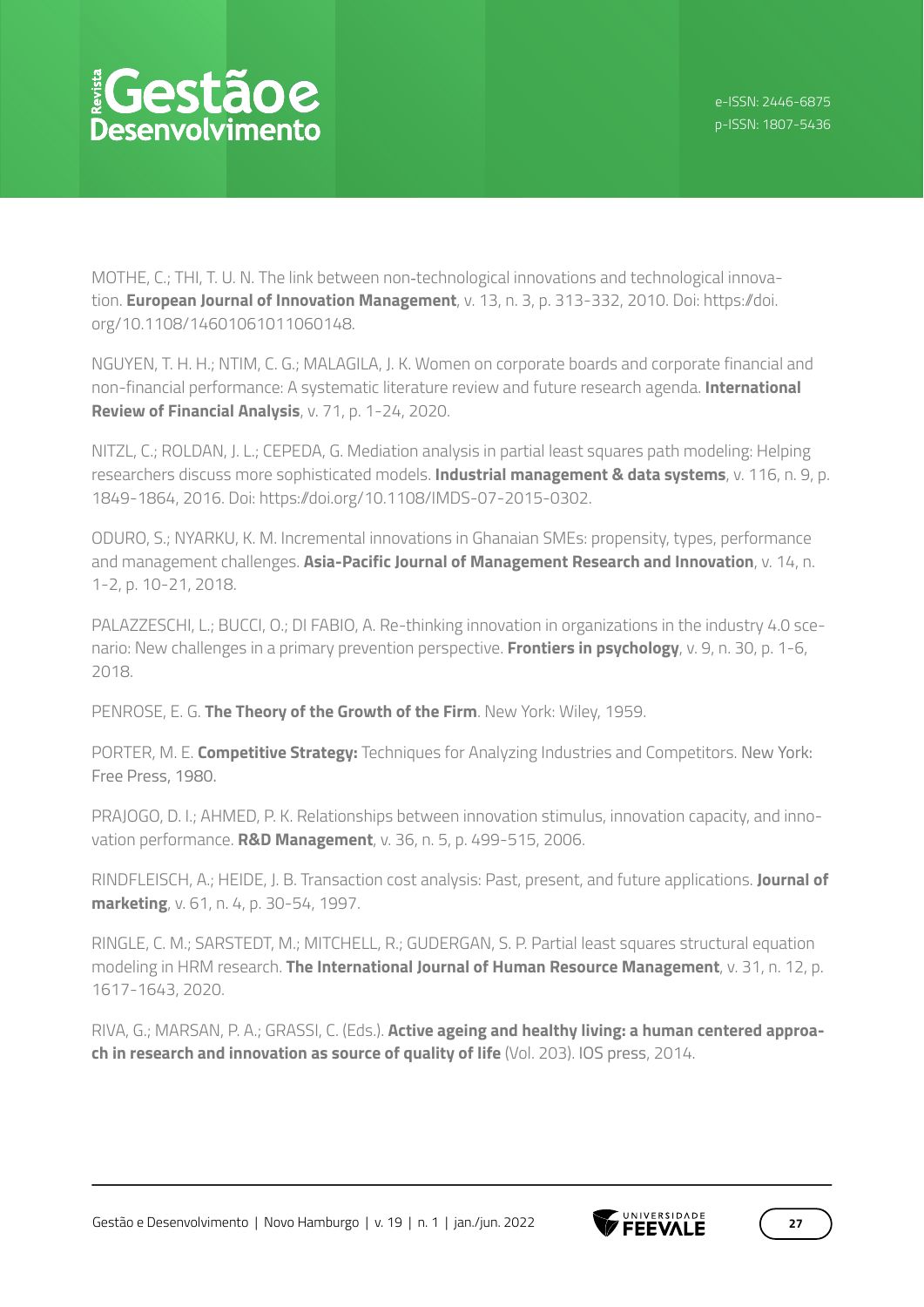# *<u> ¡Gestãoe</u>* esenvolvimento

SARDI, A.; SORANO, E.; FERRARIS, A.; GARENGO, P. Evolutionary paths of performance measurement and management system: the longitudinal case study of a leading SME. **Measuring Business Excellence**, v. 24, n. 4, p. 495-510, 2020. Doi: https://doi.org/10.1108/MBE-01-2020-0016.

SCHNAARS, S. **Managing imitation strategies**. New York: The Free Press, 1994.

SCHOENFELD, H. M. W. The present state of performance evaluation in multinational companies. *In*: **Managerial accounting and analysis in multinational enterprises**. De Gruyter, 2019.

SCHUMPETER, J. A. **The theory of economic development**. Cambridge, M. A.: Harvard University Press, 1934. Disponível em: http://books.google.com.tr/books/about/The\_Theory\_of\_Economic\_ Development.html?id=-OZwWcOGeOw C&redir\_esc=y. Acesso em: 05 ago. 2021.

SENGE, P. M. **The fifth discipline:** Mastering the five practices of the learning organization. New York: Doubleday, 1990.

SHELANSKI, H. A.; KLEIN, P. G. Empirical research in transaction cost economics: a review and assessment. **Journal of Law, Economics, & Organization**, v. 11, n. 2, p. 335-361, 1995.

SÖNMEZ ÇAKIR, F. **Kısmi En Küçük Kareler Yapısal Eşitlik Modellemesi (PLS-SEM) SmartPLS 3.2**. Uygulamaları. Ankara: Gazi Kitabevi, 2020.

TAOUAB, O.; ISSOR, Z. Firm performance: Definition and measurement models. **European Scientific Journal**, v. 15, n. 1, p. 93-106, 2019.

TEECE, D. J.; PISANO, G.; SHUEN, A. Dynamic capabilities and strategic management. **Strategic management journal**, v. 18, n. 7, p. 509-533, 1997.

TIDD, J. Innovation management in context: Environment, organization and performance. **International Journal of Management Reviews**, v. 3, n. 3, p. 169-183, 2001.

VON HIPPEL, E. **Democratizing innovation**. The MIT Press, 2006.

WERNERFELT, B. **Adaptation, specialization, and the theory of the firm:** Foundations of the resource- -based view. Cambridge, UK: Cambridge University Press, 2016.

WERNERFELT, B. An information based theory of microeconomics and its consequences for corporate strategy. **Strategic Management Journal**, v. 5, n. 2, p. 171-180, 1984.